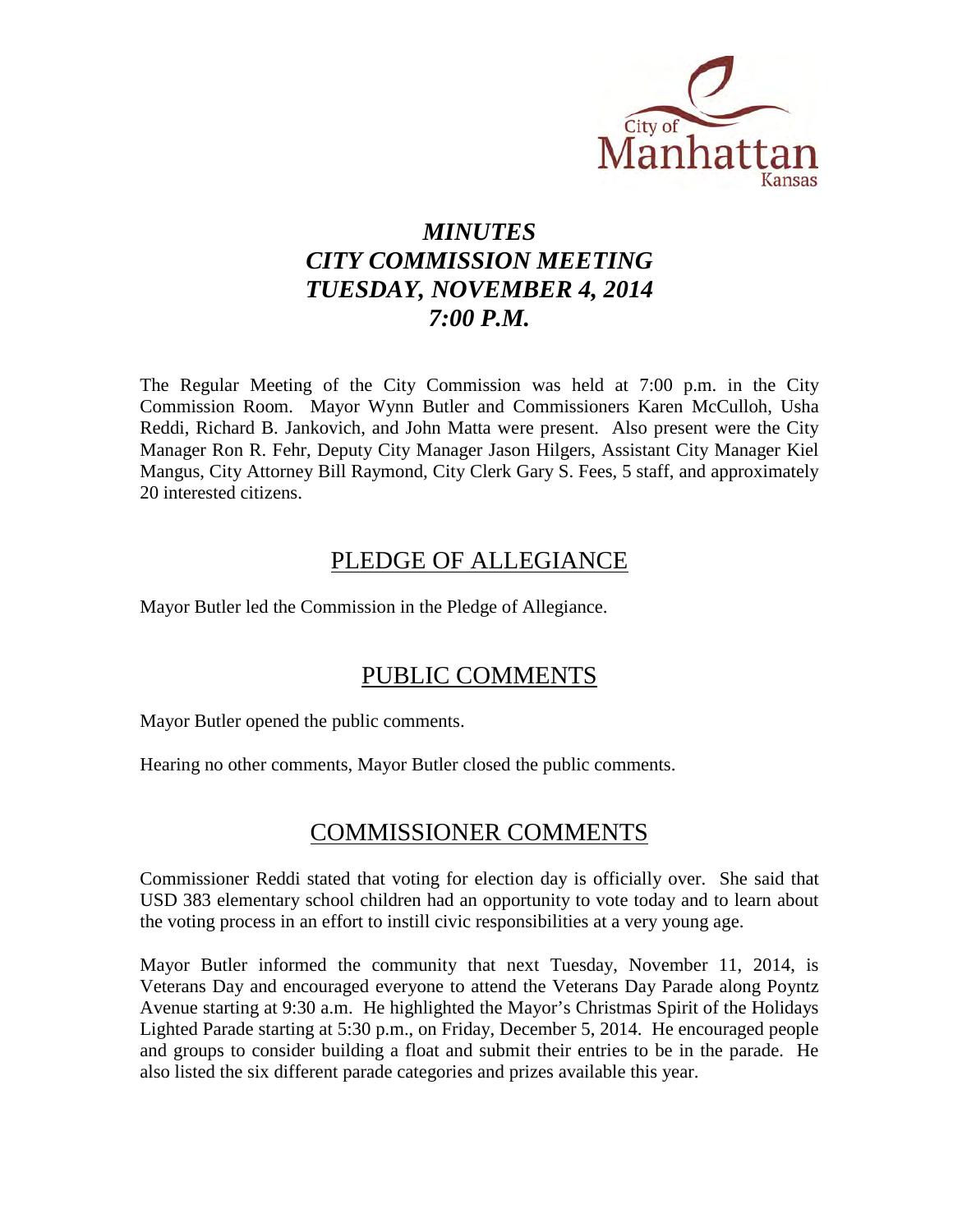**Minutes** City Commission Meeting November 4, 2014 Page 2

## CONSENT AGENDA

(\* denotes those items discussed)

#### **MINUTES**

The Commission approved the minutes of the Regular City Commission Meeting held Tuesday, October 21, 2014.

#### **CLAIMS REGISTER NO. 2773**

The Commission approved Claims Register No. 2773 authorizing and approving the payment of claims from October 15, 2014, to October 28, 2014, in the amount of \$1,869,330.56.

#### **LICENSES**

The Commission approved Tree Maintenance Licenses for calendar year 2015 for Growing Concerns, Inc., 2880 Zeandale Road; Hummel Tree Service, Inc., 601 Pottawatomie Avenue; Mugler Tree Care, 2400 West  $60<sup>th</sup>$  Street; and Randy's Tree Service, 110 Castle Street, Grandview Plaza, Kansas.

#### **ORDINANCE NO. 7103 – FRANCHISE AGREEMENT – IDEATEK TELCOM, LLC**

The Commission approved Ordinance No. 7103 authorizing a competitive infrastructure provider and telecommunications services franchise with IdeaTek Telcom, LLC.

#### **ORDINANCE NO. 7104 – REZONE – ABBOTT LANDING SHOPPING CENTER (I-2 TO PUD)**

The Commission approved Ordinance No. 7104 rezoning the Abbott Landing Shopping Center, generally located northeast of McCall Road and Hayes Drive, from I-2, Industrial Park District, to PUD, Commercial Planned Unit Development District, based on the findings in the Staff Report *(See Attachment No. 1)* with the 15 conditions as recommended by the Manhattan Urban Area Planning Board.

#### **ORDINANCE NO. 7105 – AMEND FINAL DEVELOPMENT PLAN – MANHATTAN CROSSING PUD**

The Commission approved Ordinance No. 7105 amending Ordinance No. 7005 and the Final Development Plan of Manhattan Crossing Planned Unit Development, generally located northeast of the Tuttle Creek Boulevard Frontage Road and Sarber Lane, based on the findings in the Staff Report *(See Attachment No. 2)*, subject to the three (3) conditions of approval recommended by the Planning Board.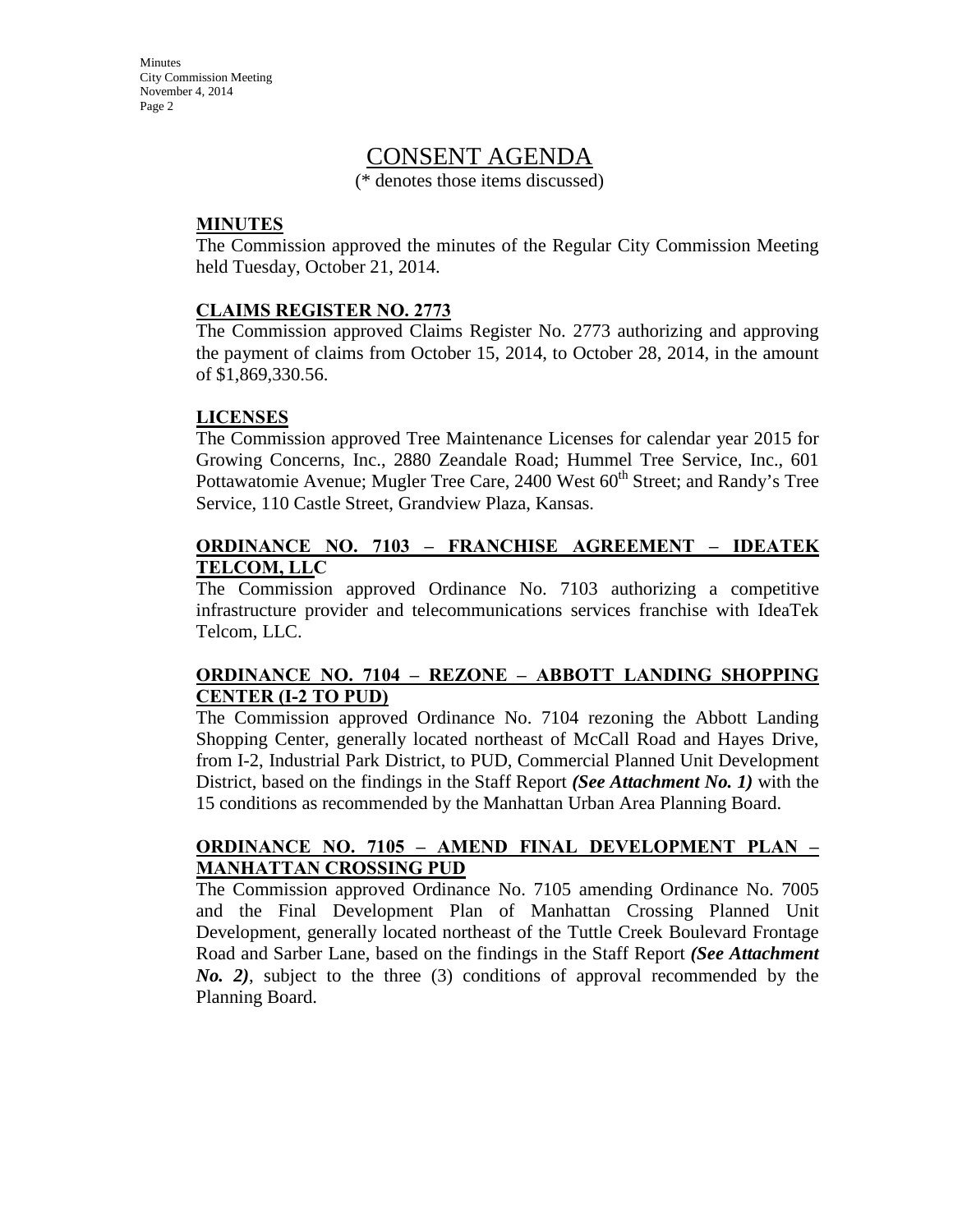# CONSENT AGENDA *(CONTINUED)*

### **ORDINANCE NO. 7106 – RENAME STREET – TECHNOLOGY CIRCLE TO DRY HOP CIRCLE**

The Commission approved Ordinance No. 7106 authorizing the renaming of Technology Circle and designating it Dry Hop Circle.

#### **RESOLUTION NO. 110414-A – INVESTMENT POLICY**

The Commission approved Resolution No. 110414-A re-affirming expanded investment powers for the City of Manhattan based on final approval from the Pooled Money Investment Board.

### **RESOLUTION NO. 110414-B – AMEND BYLAWS – SPECIAL ALCOHOL FUNDS ADVISORY COMMITTEE**

The Commission approved Resolution No. 110414-B and the amended bylaws of the Special Alcohol Funds Advisory Committee.

#### **RESOLUTION NO. 110414-C – PETITION – TURNBERRY ADDITION – STREET IMPROVEMENTS (ST1419)**

The Commission found the petition sufficient and approved Resolution No. 110414-C finding the project advisable and authorizing construction for Turnberry Addition Street Improvements (ST1419).

### **RESOLUTION NO. 110414-D – PETITION – TURNBERRY ADDITION – SANITARY SEWER IMPROVEMENTS (SS1416)**

The Commission found the petition sufficient and approved Resolution No. 110414-D finding the project advisable and authorizing construction for Turnberry Addition Sanitary Sewer Improvements (SS1416).

## **RESOLUTION NO. 110414-E – PETITION – TURNBERRY ADDITION – WATER IMPROVEMENTS (WA1414)**

The Commission found the petition sufficient and approved Resolution No. 110414-E finding the project advisable and authorizing construction for Turnberry Addition Water Improvements (WA1414).

#### **AGREEMENT – ENGINEERING SERVICES – TURNBERRY ADDITION STREET (ST1419), SANITARY SEWER (SS1416), AND WATER (WA1414) IMPROVEMENTS**

The Commission authorized the Mayor and City Clerk to execute an agreement in an amount not to exceed \$66,815.00 with SMH Consultants, of Manhattan, Kansas, to perform professional services for Turnberry Addition Street (ST1419), Sanitary Sewer (SS1416), and Water (WA1414) Improvements.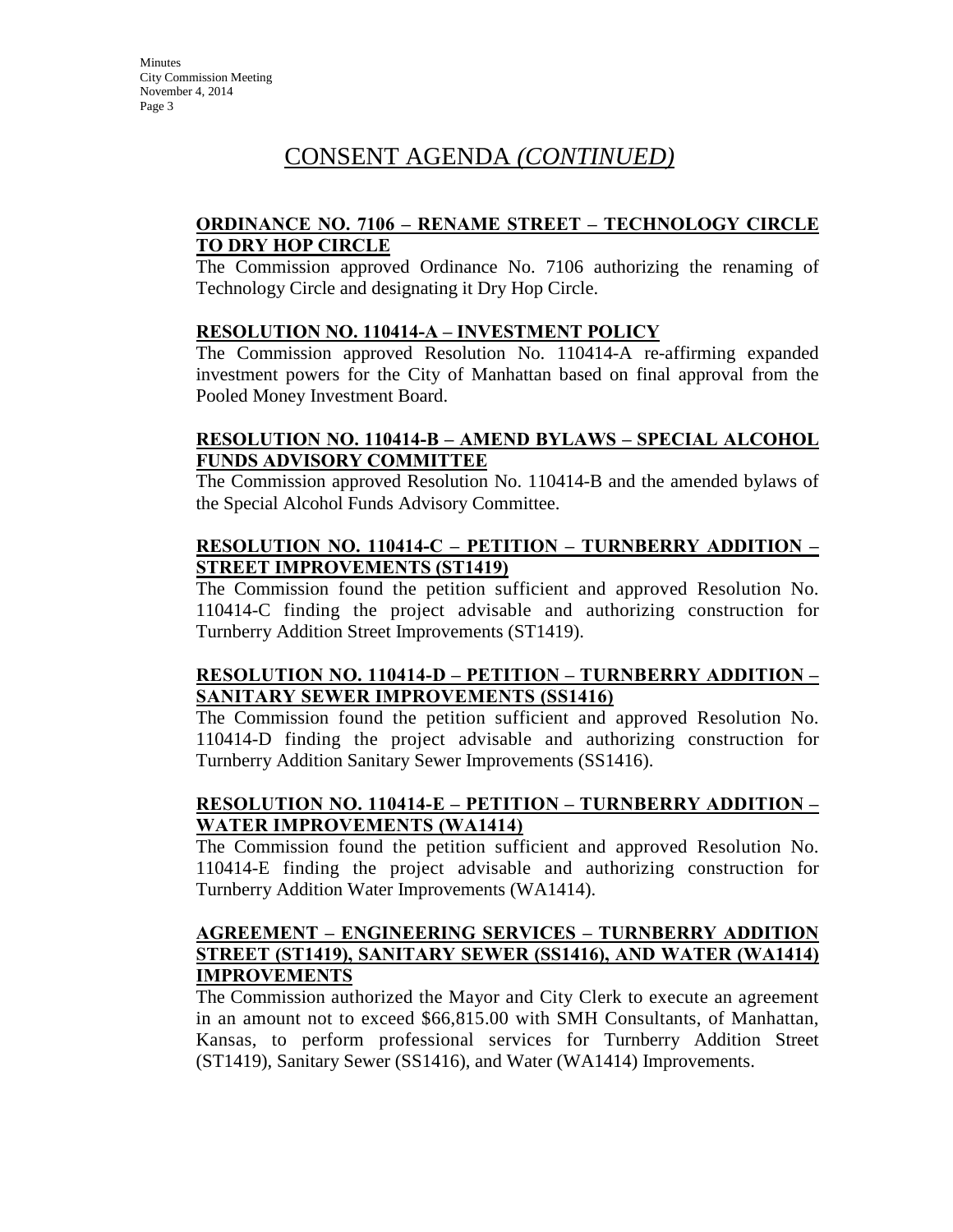# CONSENT AGENDA *(CONTINUED)*

## **RESOLUTION NO. 110414-F – PETITION – MERION ADDITION – STREET IMPROVEMENTS (ST1417)**

The Commission found the petition sufficient and approved Resolution No. 110414-F finding the project advisable and authorizing construction for Merion Addition Street Improvements (ST1417).

### **RESOLUTION NO. 110414-G – PETITION – MERION ADITION – SANITARY SEWER IMPROVEMENTS (SS1414)**

The Commission found the petition sufficient and approved Resolution No. 110414-G finding the project advisable and authorizing construction for Merion Addition Sanitary Sewer Improvements (SS1414).

## **RESOLUTION NO. 110414-H – PETITION – MERION ADDITION – WATER IMPROVEMENTS (WA1412)**

The Commission found the petition sufficient and approved Resolution No. 110414-H finding the project advisable and authorizing construction for Merion Addition Water Improvements (WA1412).

### **AGREEMENT – ENGINEERING SERVICES – MERION ADDITION – STREET (ST1417), SANITARY SEWER (SS1414), AND WATER (WA1412) IMPROVEMENTS**

The Commission authorized the Mayor and City Clerk to execute an agreement in an amount not to exceed \$84,635.00.00 with SMH Consultants, of Manhattan, Kansas, to perform professional services for Merion Addition Street (ST1417), Sanitary Sewer (SS1414), and Water (1412) Improvements.

## **NEGOTIATE CONTRACT – EUREKA VALLEY TRANSMISSION WATERLINE, PHASE 2 (WA1406, CIP #WA125P)**

The Commission accepted the recommendation of the Selection Committee and authorized City Administration to negotiate a contract with BG Consultants, of Manhattan, Kansas, for engineering services for the Eureka Valley Transmission Waterline, Phase 2 (WA1406, CIP #WA125P) project.

## **AWARD CONTRACT – CDBG HOUSING REHABILITATION PROGRAM – 803 BUTTERFIELD ROAD**

The Commission accepted the bid for 803 Butterfield Road; awarded the bid to Ben Kitchens Painting Co., Inc., of Junction City, Kansas, in the amount of \$5,500.00; authorized the Mayor and City Clerk to enter into agreements with the contractor and property owners for expenditure of CDBG Housing Rehabilitation funds; and authorized City Administration to approve any necessary change orders.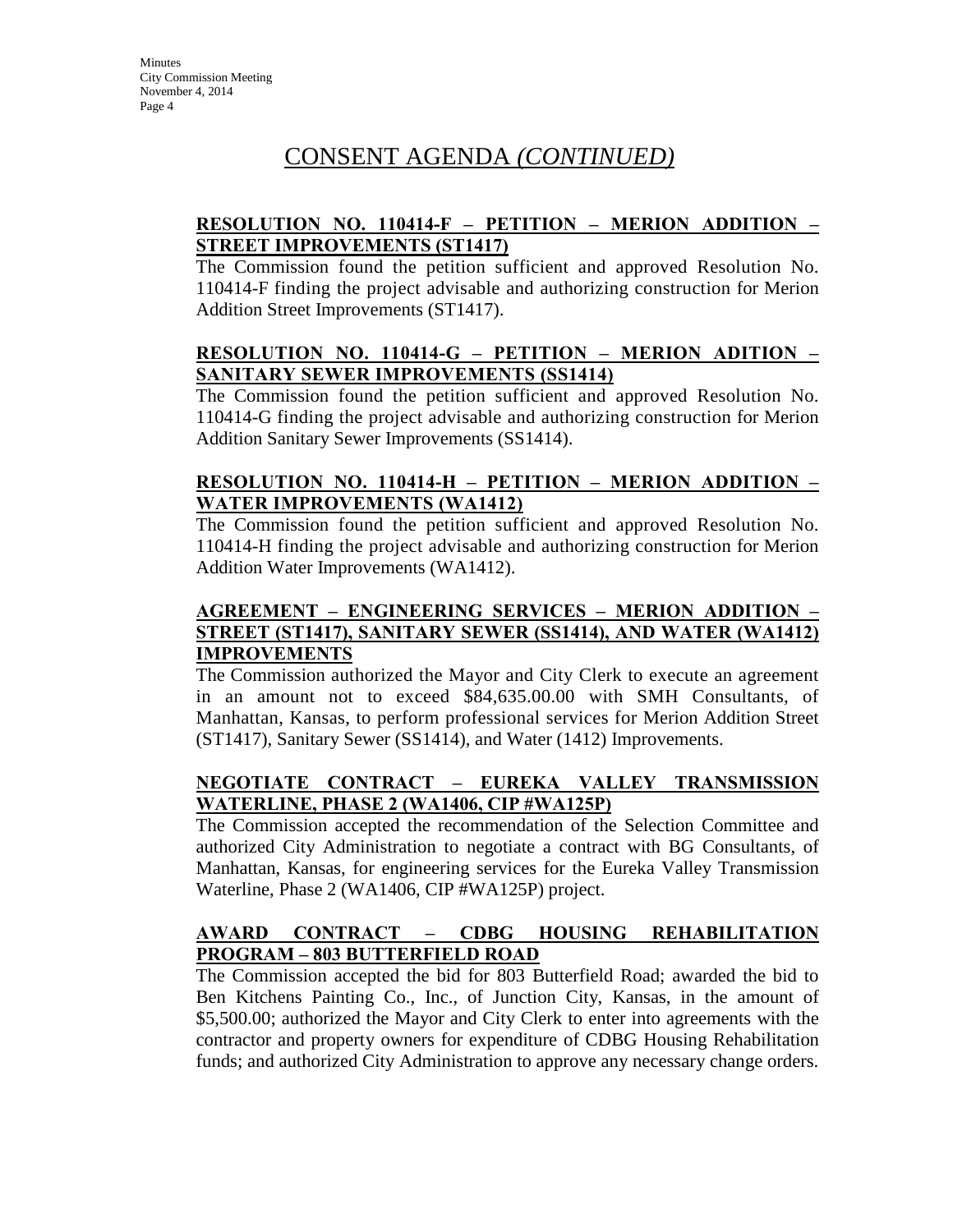# CONSENT AGENDA *(CONTINUED)*

## **AWARD CONTRACT – CDBG HOUSING REHABILITATION PROGRAM – 922 POTTAWATOMIE AVENUE**

The Commission accepted the bid for 922 Pottawatomie Avenue; awarded the bid to Ben Kitchens Painting Co., Inc., of Junction City, Kansas, in the amount of \$19,300.00; authorized the Mayor and City Clerk to enter into agreements with the contractor and property owners for expenditure of CDBG Housing Rehabilitation funds; and authorized City Administration to approve any necessary change orders.

### **AGREEMENT – FESTIVAL OF LIGHTS**

The Commission approved and authorized the Mayor and City Clerk to execute an agreement for holiday lighting at Blue Earth Plaza (from November 28, 2014, through January 1, 2015).

## **PURCHASE – BUBBLE SLIDE – CITY PARK POOL**

The Commission authorized City Administration to purchase from Capri Pools & Aquatics, of St. Louis, Missouri, a replacement bubble slide in the amount of \$41,331.00 to be paid from excess sales tax.

Commissioner Jankovich moved to approve the consent agenda. Commissioner McCulloh seconded the motion. On a roll call vote, motion carried 5-0.

# GENERAL AGENDA

#### **DESIGN UPDATE - PARKS AND RECREATION OFFICE EXPANSION AND HVAC RENOVATIONS TO CITY (PEACE MEMORIAL) AUDITORIUM (SP1206, CIP #RC020P)**

Bruce McMillan, Bruce McMillan Architects, presented an overview of the Parks and Recreation Office expansion plans and renovations to the City Auditorium. He also provided a project timeline of events in order to move this project to construction in early 2015.

Tom Orazem, Orazem and Scalora, provided information on the heating/ventilation/and air conditioning (HVAC) system and improvements proposed for the City Auditorium. He then responded to questions from the Commission regarding the project and potential cost savings.

Bruce McMillan, Bruce McMillan Architects, responded to questions from the Commission and provided clarification on the bid and construction contract timeline.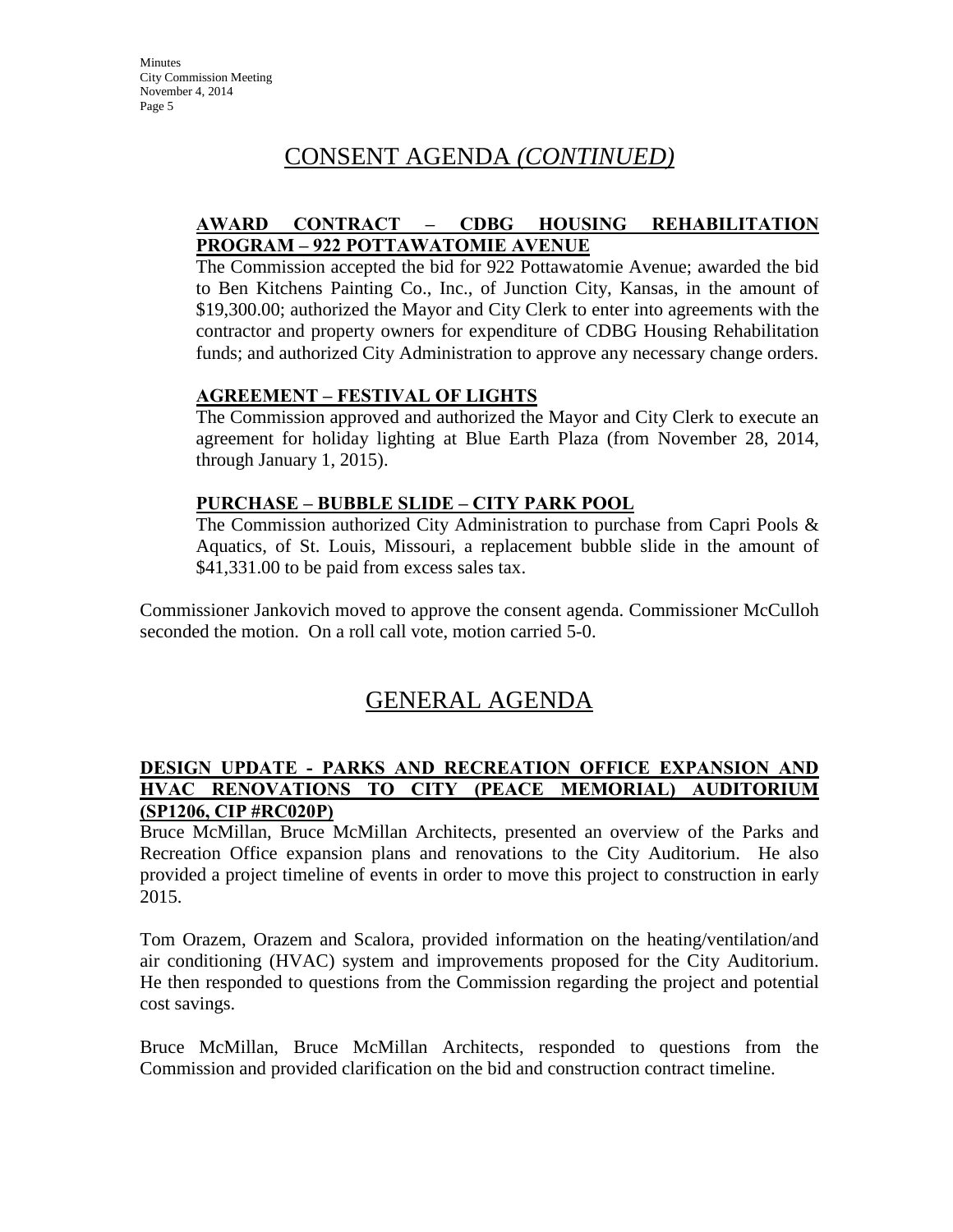# GENERAL AGENDA *(CONTINUED)*

#### **DESIGN UPDATE - PARKS AND RECREATION OFFICE EXPANSION AND HVAC RENOVATIONS TO CITY (PEACE MEMORIAL) AUDITORIUM (SP1206, CIP #RC020P)** *(CONTINUED)*

Jason Hilgers, Deputy City Manager, provided information on the actions of the Manhattan Urban Area Planning Board regarding the Municipal Facilities Review Process and discussed future actions and the zoning process.

After discussion and comments from the Commission, Bruce McMillan, Bruce McMillan Architects, responded to questions regarding the kiosk in the lobby and stated that the memorial portion of the project would not be part of the initial bids and would be a separate, stand-alone piece.

Jason Hilgers, Deputy City Manager, informed the Commission that City staff would continue to work with Bruce McMillan and bring the item back before the Commission. He responded to questions about the process and existing use of the basement space and plans to accommodate the new HVAC for the addition.

Bruce McMillan, Bruce McMillan Architects, responded to questions from the Commission regarding the existing building and the new addition, use of energy efficient windows, and provided information on the proposed floor and site plans.

Cameron Tross and Bruce McMillan, Bruce McMillan Architects, provided additional information on the building exterior of the expansion, interior finishes, lighting plan, existing customer service area and Legal Department offices, and the new reception area for the Parks and Recreation Department.

Ron Fehr, City Manager, provided information on the proposed glazed finishes and discussed the possibilities for relocating the Legal Department offices during construction.

Cameron Tross, Bruce McMillan Architects, responded to questions from the Commission regarding the proposed Americans with Disabilities Act (ADA) lift for the stage and stairs.

Mayor Butler opened the public comments.

Randi Dale, 2416 Rogers Boulevard, thanked Bruce McMillan for his efforts. She asked about the ADA stair lift for the stage, ceiling replacement, and voiced concern with the doors on the side of the stage.

Cameron Tross and Bruce McMillan, Bruce McMillan Architects, responded to questions about the stair lift and stage doors. They stated that it is proposed that the ceiling above the stage would be removed to accommodate the new duct work and a small portion of the ceiling above the seating area would need to be replaced.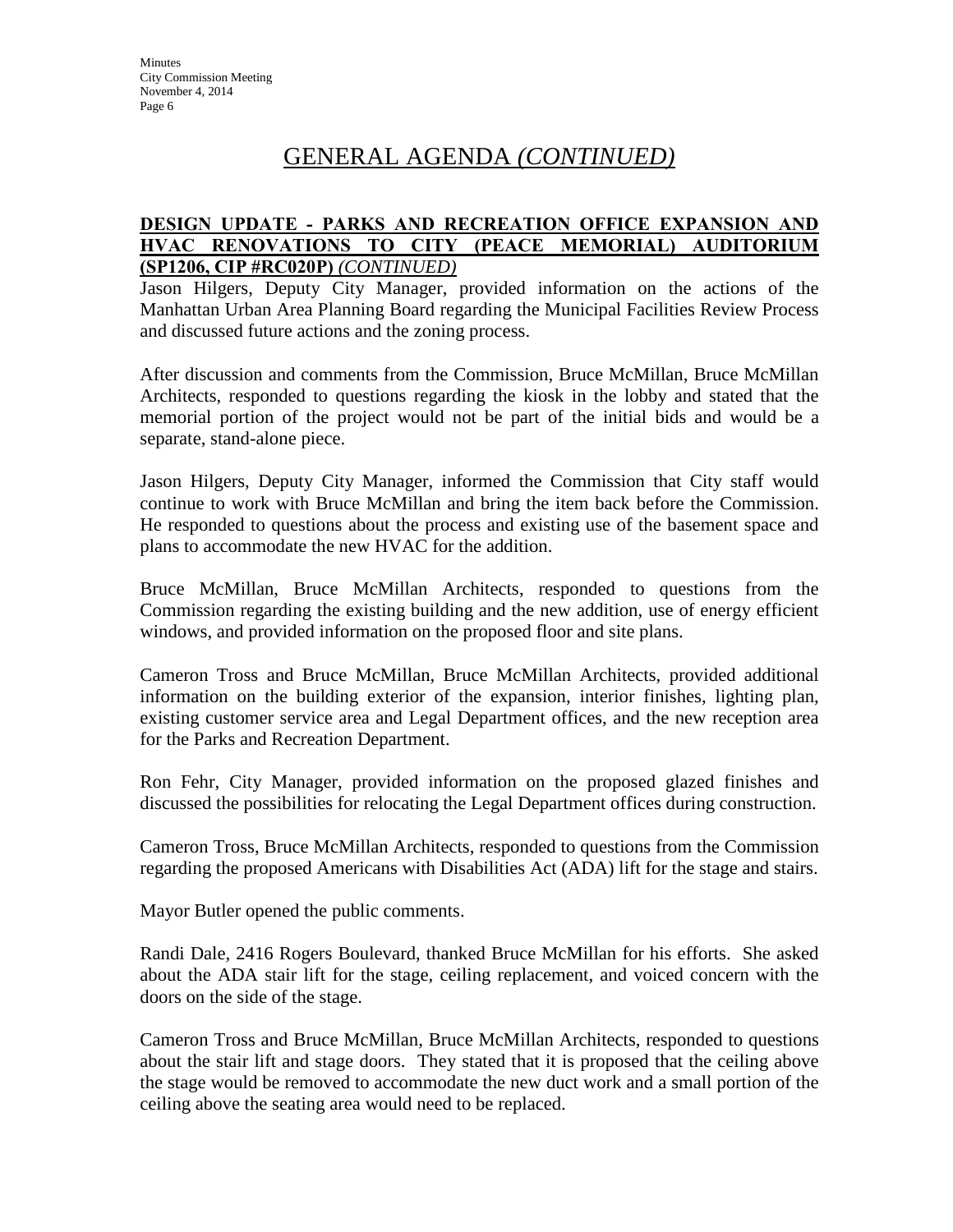Minutes City Commission Meeting November 4, 2014 Page 7

## **GENERAL AGENDA (CONTINUED)**

#### DESIGN UPDATE - PARKS AND RECREATION OFFICE EXPANSION AND HVAC RENOVATIONS TO CITY (PEACE MEMORIAL) AUDITORIUM (SP1206, CIP #RC020P) (CONTINUED)

Randi Dale, 2416 Rogers Boulevard, thanked the Commission for helping them to develop this and to honor our veterans.

Hearing no other comments, Mayor Butler closed the public comments.

As this was a discussion item only, no formal action was taken.

#### **ADJOURNMENT**

At 7:35 p.m., the Commission adjourned.

Gary S. Fe MC, City Clerk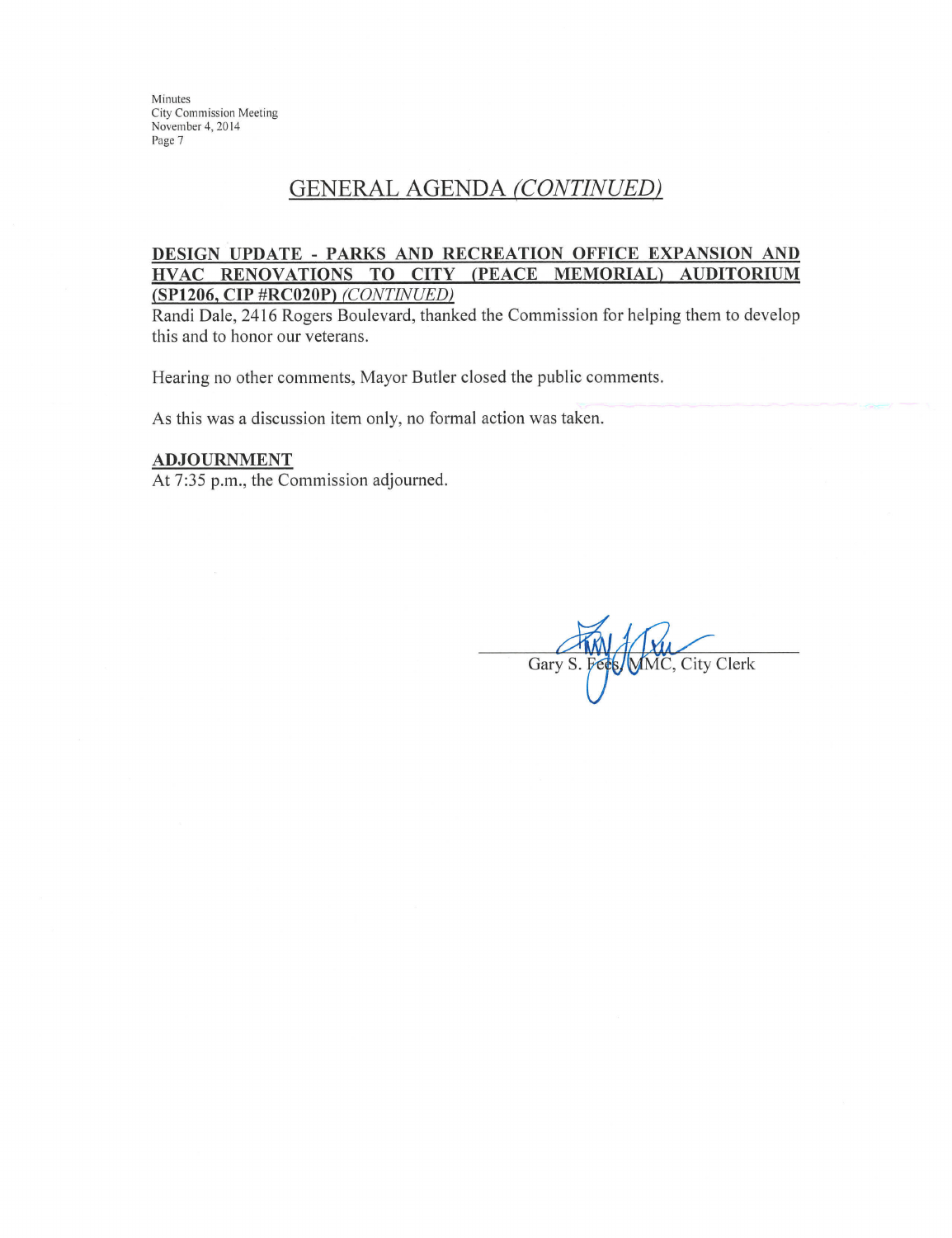#### **STAFF REPORT**

## **APPLICATION TO REZONE PROPERTY TO PLANNED UNIT DEVELOPMENT DISTRICT**

# **BACKGROUND**

**FROM:** I-2, Industrial Park District.

**TO:** PUD, Commercial Planned Unit Development

**OWNERS:** McCall Inc. – Tom Abbott, President

**APPLICANT:** Renaissance Infrastructure Consulting (RCI) - Chip Corcoran,

**DATE OF NEIGHBORHOOD MEETING:** August 13, 2014

**DATE OF PUBLIC NOTICE PUBLICATION:** September 15, 2014

### **DATE OF PUBLIC HEARING: PLANNING BOARD:** October 6, 2014 **CITY COMMISSION:** October 21, 2014

**LEGAL DESCRIPTION:** Unplatted tracts in Section 8, Township 10 South, Range 8 East (*see attached legal description for full details)* 

**LOCATION:** Generally located to the northeast of the intersection of McCall Road and Hayes Drive.

**AREA:** 7.82 acres (340,709 square feet)

**PROPOSED USES:** Permitted and Conditional Uses of the C-2, Neighborhood Shopping District and C-5, Highway Service Commercial District, except convenience Stores including gasoline sales, Sexually Oriented Businesses, School, and Outdoor Movie Theatres. The proposed uses shown with the Preliminary Development Plan are two (2) restaurants with drive-thru windows, a home and farm retail store, and a stand-alone ATM.

**PROPOSED BUILDINGS AND STRUCTURES:** Five (5) individual lots are to be developed within the Planned Unit Development. These lots will gain access from either McCall Road or proposed travel easements within the development site. As a reminder, travel easements are privately owned and maintained travelways for the public to use. The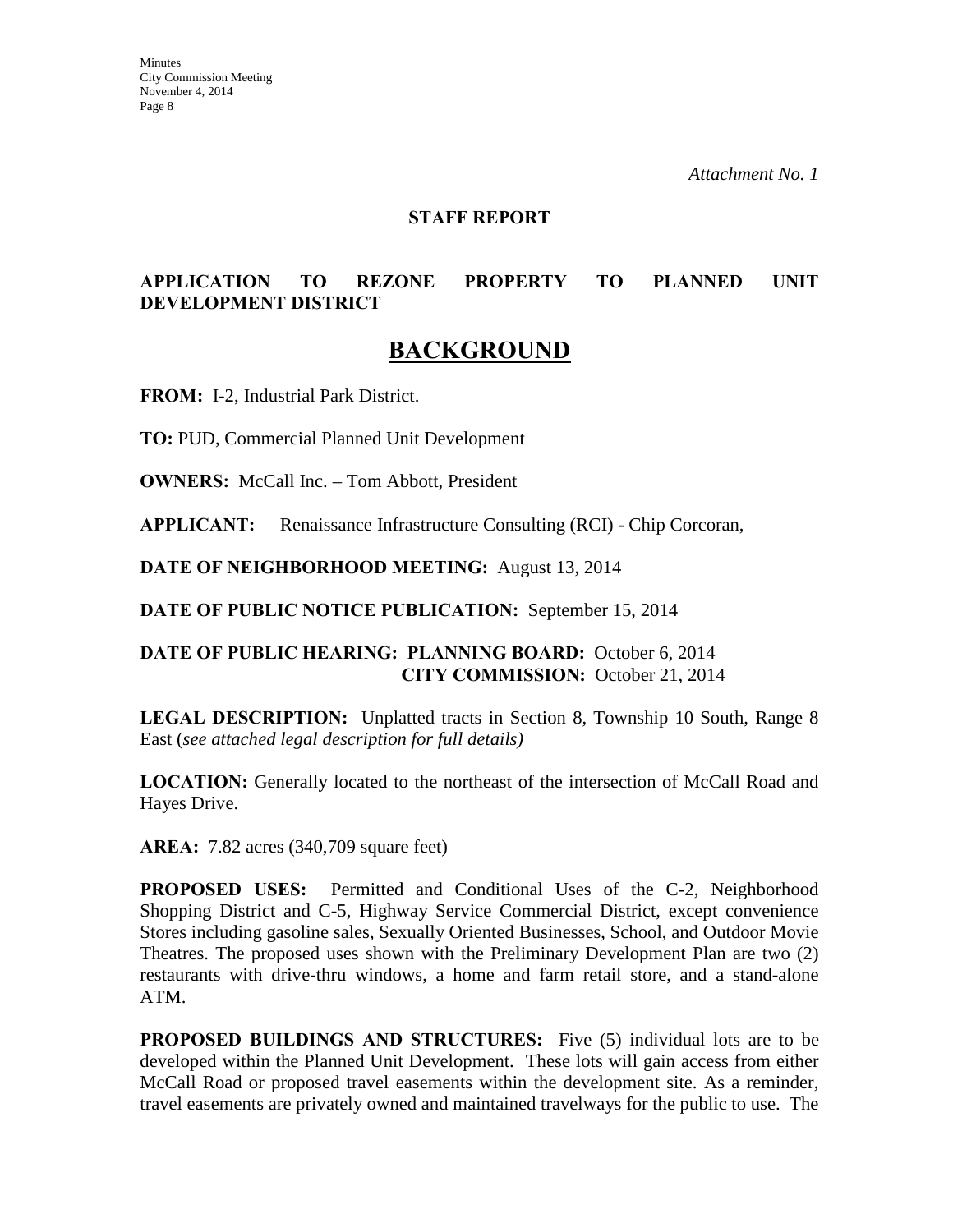names of the travel easements have not been provided at this time because they are waiting approval from the Pottawatomie County Emergency Management Office and Manhattan Fire Department. For the purposes of this staff report, the travel easements will be referenced in the following ways:

- Travel Easement A: East/west travel way between Hayes Drive and Landing Place (a travel easement on the property to the east.
- Travel Easement B: North/South travel way between McCall Road and Travel Easement A.
- Travel Easement C: Small easement near the right in/right out intersection between Lots 2 and 3.

*Lot 1 - Orschlens Farm and Home store:* A new 32,375 square foot Orschlens Farm and Home store and a 19,679 square foot fenced in, outdoor storage area is proposed on Lot 1. The outdoor storage area will be enclosed with an eight (8) foot tall metal fence system and a sight obscuring mesh. The building will be approximately twenty-four (24) feet tall. The building's front door will be to the south and will also include the business' tire shop area. The south and west facades will have a stucco finish and a five (5) foot, eight (8) inch tall, brick wainscot. The north and west façade will have metal panel siding. These two (2) facades will generally not be seen by the public. The north façade is the back of the building and is adjacent to the neighboring industrial property. The west façade will be concealed by the sight-obscuring fence.

The site plan shows two (2) permanent outdoor display areas for the businesses larger products, such as lawn mowers, etc. The first is a 600 square foot area on the sidewalk in front of the southwest corner of the enclosed storage area. This area will be required to maintain the appropriate ADA access to ensure pedestrians can use the sidewalk. The second area is a 950 square foot area in a landscape island on the southwest corner of the lot.

A 5,400 square foot seasonal outdoor area is shown to the south of the building within an off-street parking area is shown. The seasonal display area would utilize thirty (30) offstreet parking spaces. The site plan shows 156 parking spaces on the lot. The proposed use and building size requires a minimum of 111 parking spaces. Temporary using the thirty (30) parking spaces should not create an issue for the businesses within the development or surrounding developments. City Administration recommends a time limit from March  $1<sup>st</sup>$  to October 31<sup>st</sup> for this area to display seasonal products such as plants and landscaping materials.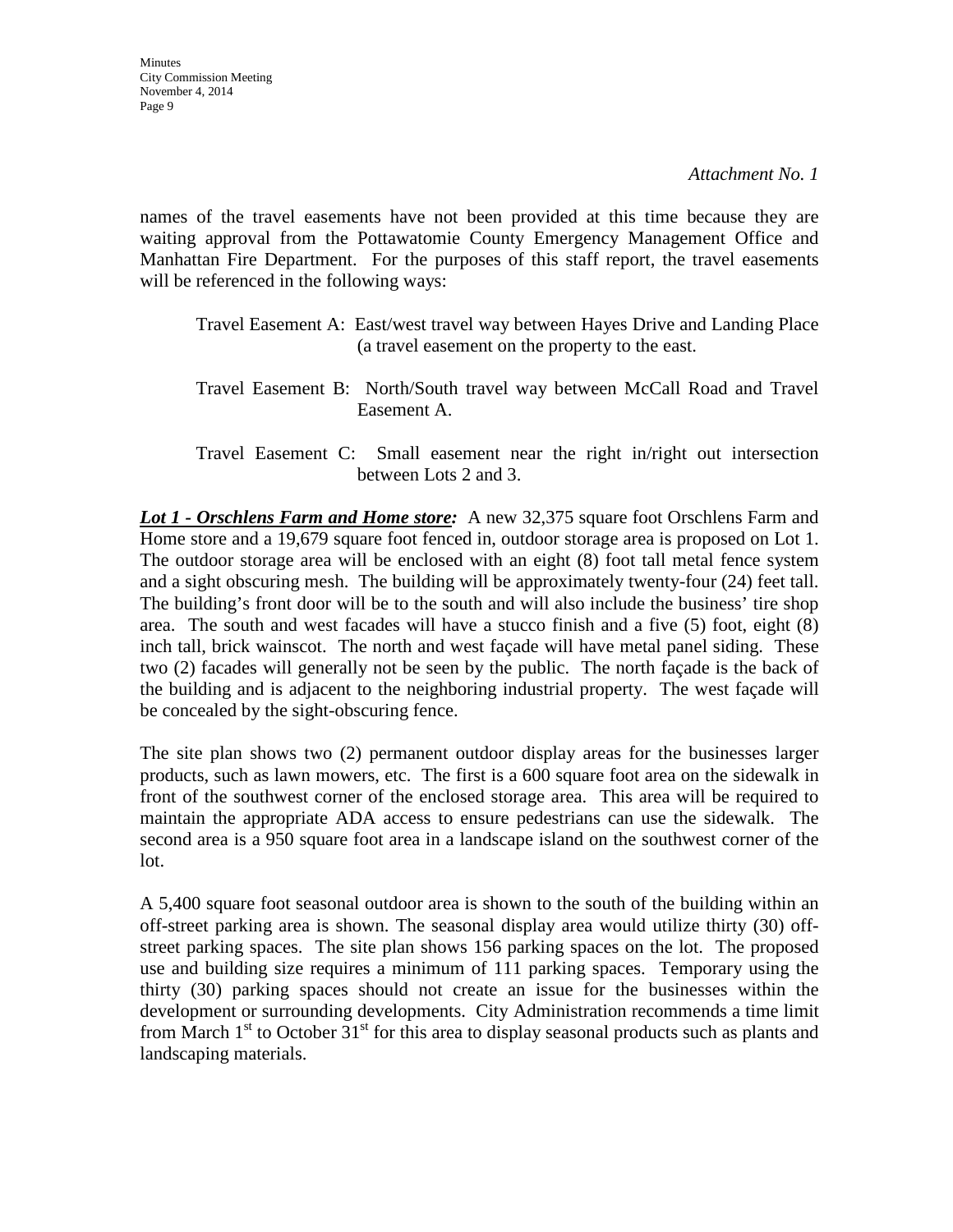Lot 1 will gain access from Travel Easement A, which intersects with Landing Place to the east on the Menards development and Hayes Drive to the west. Travel Easement B also intersections Travel Easement A to provide access to McCall Road.

*Lot 2 – Burger King Drive-thru Restaurant:* A new 3,000 square foot Burger King drive-thru restaurant is proposed on Lot 2. The building design is the latest corporate design with brick, stucco, exterior ceramic tiles and metal panel accent elements. The application materials show the building will be approximately twenty (20) feet tall. Entrance doors will face to the south and east on the lot. The drive-thru windows will face the west.

The lot will gain access from Travel Easement C that intersects with McCall Road, a five (5) lane minor arterial street, and the proposed Travel Easement A to the north of the lot, which intersects with Hayes Drive, a minor arterial street. The travel easement that intersects with McCall Road is shown to be limited to only right-in from McCall Road and right-out of the site.

*Lot 3 – Arby's Drive-thru Restaurant:* A new 3,200 square foot Arby's drive-thru restaurant is proposed on Lot 3. The corporate design of the building includes EFIS, lap siding, with brick wainscot around the building and an architectural tower. The building will be twenty-three (23) feet to the top of the architectural element. The main entrance to the building will be to the east and the drive-thru windows located on the west side of the building. Lot 2 will also gain access from Travel Easement C off of McCall Road and the Travel Easement A from Hayes Drive.

Lots 4 & 5: No buildings or structures are currently proposed on Lots 4 and 5. Due to the layout of Lot 4, it is apparent that an ATM or other small drive-thru kiosk will be developed on the lot. Any future developments of these lots will be required to go through a PUD amendment prior to or concurrently with the Final Development Plan.

| <b>Use</b>              | <b>Square Feet</b> | Percentage |
|-------------------------|--------------------|------------|
| <b>Building</b>         | 37,675             | 11.1%      |
| Paved Area (Parking &   | 189,286            | 55.6%      |
| Driveways)              |                    |            |
| <b>Total Open Space</b> | 113,748            | 33.3%      |
| Total Impervious        | 226,961            | 66.7%      |

### **PROPOSED LOT COVERAGE**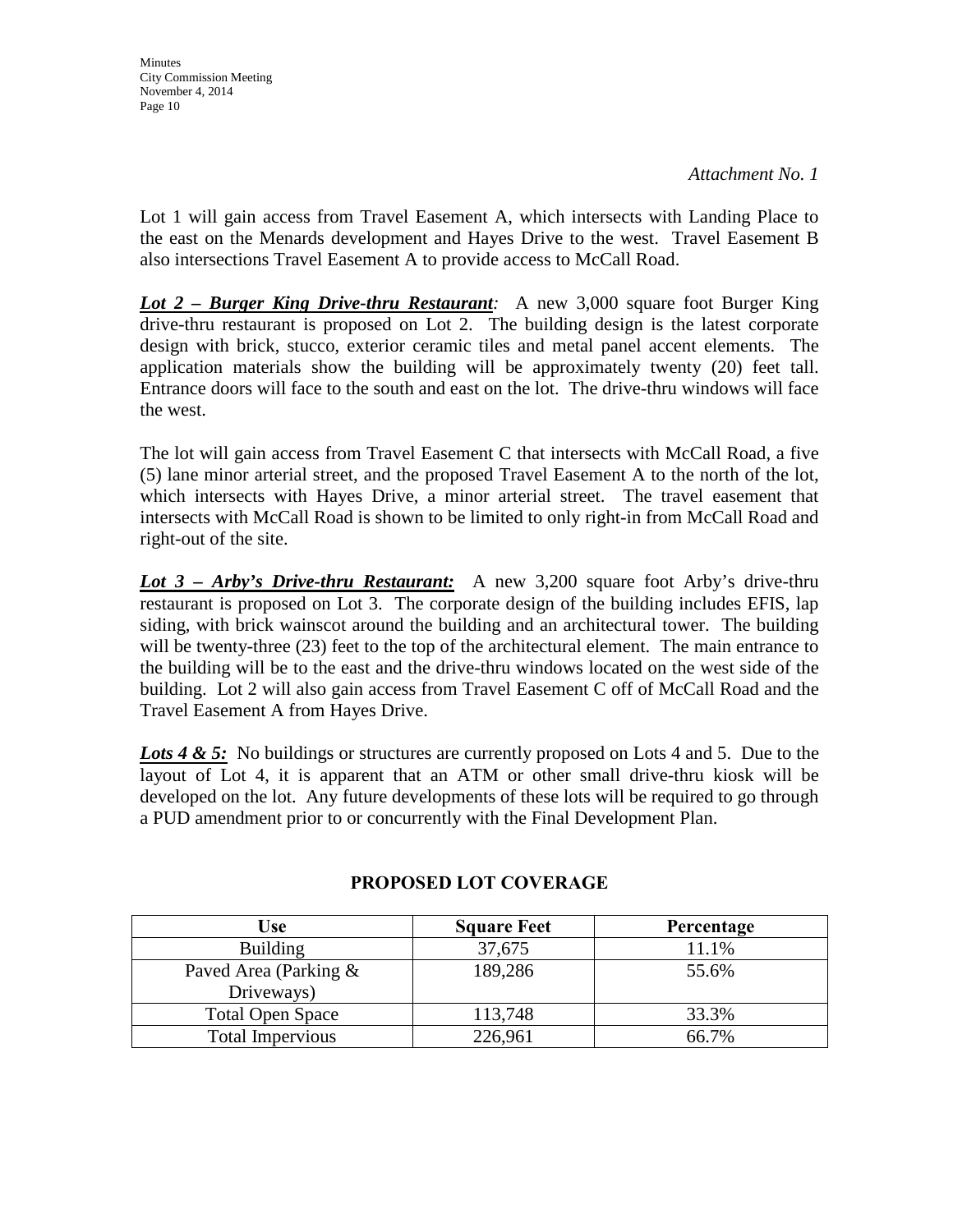#### **PROPOSED SIGNAGE**

Each of the proposed businesses on Lots  $1 - 3$ , show individual wall signs on the respective buildings and pylon signs on McCall Road. No signage has been proposed for the future development on Lots 4  $\&$  5. The review of these future developments, including signage will occur through future PUD amendments and Final Development Plan process.

#### **Lot 1 - Orscheln Farm and Home Store**

| Location                    | Type                          | <b>Size</b>  | Area (sq. |
|-----------------------------|-------------------------------|--------------|-----------|
|                             |                               |              | ft.       |
| South – "Tire Shop"         | Wall sign                     | $8'$ x 4'-6" | 36        |
| South – "Orscheln Farm $\&$ | <b>Internally Illuminated</b> | 42' x 2'-10" | 110       |
| Home"                       | Wall                          |              |           |

A twenty-five (25) foot tall pylon sign is proposed at the southeast corner of the Lot 5. The pylon sign will have metal clad skirting to cover the support structure. Two (2) individual signs are proposed: a 6 foot by 12 foot (72 square foot) internally illuminated cabinet sign and an 8 foot by 4 foot (32 square foot) internally illuminated changeable copy sign. The pylon sign will be located within a sign easement that is located thirty-two (32) feet from the McCall Road front property line and twenty-one (21) feet from the east property line.

| Location                      | Type                               | Size                | Area (sq. |
|-------------------------------|------------------------------------|---------------------|-----------|
|                               |                                    |                     | ft.)      |
| East – "Taste is King"        | Internally Illuminated Wall        | $8' \times 1'$      | 8         |
| East – "Burger King" circle   | <b>Internally Illuminated Wall</b> | 3' radius           | 28.27     |
| East $-$ "Home of<br>the      | Internally Illuminated Wall        | $24' - 7''$ x 1' 2" | 26.68     |
| Whopper"                      |                                    |                     |           |
| East – "Merchandise"<br>sign  | Temporary Sign                     | $11' \times 5'$     | 55        |
| area"                         |                                    |                     |           |
| West $-$ "Burger King" circle | Internally Illuminated Wall        | 3' radius           | 28.27     |
| West – "Merchandise sign      | Temporary Sign                     | $11' \times 5'$     | 55        |
| area"                         |                                    |                     |           |
| North – "Burger King" circle  | Internally Illuminated Wall        | 3' radius           | 28.27     |

**Lot 2 – Burger King Drive-thru Restaurant** 

A monument sign is proposed near the corner of McCall and Hayes Drive. The monument sign is shown to be six (6) feet tall and six (6) foot wide on an architectural base with a 12.5 square foot Burger King circle sign. The sign is shown to be nine (9) feet from the McCall Road front property line and forty-one (41) feet from the Hayes Drive front property line.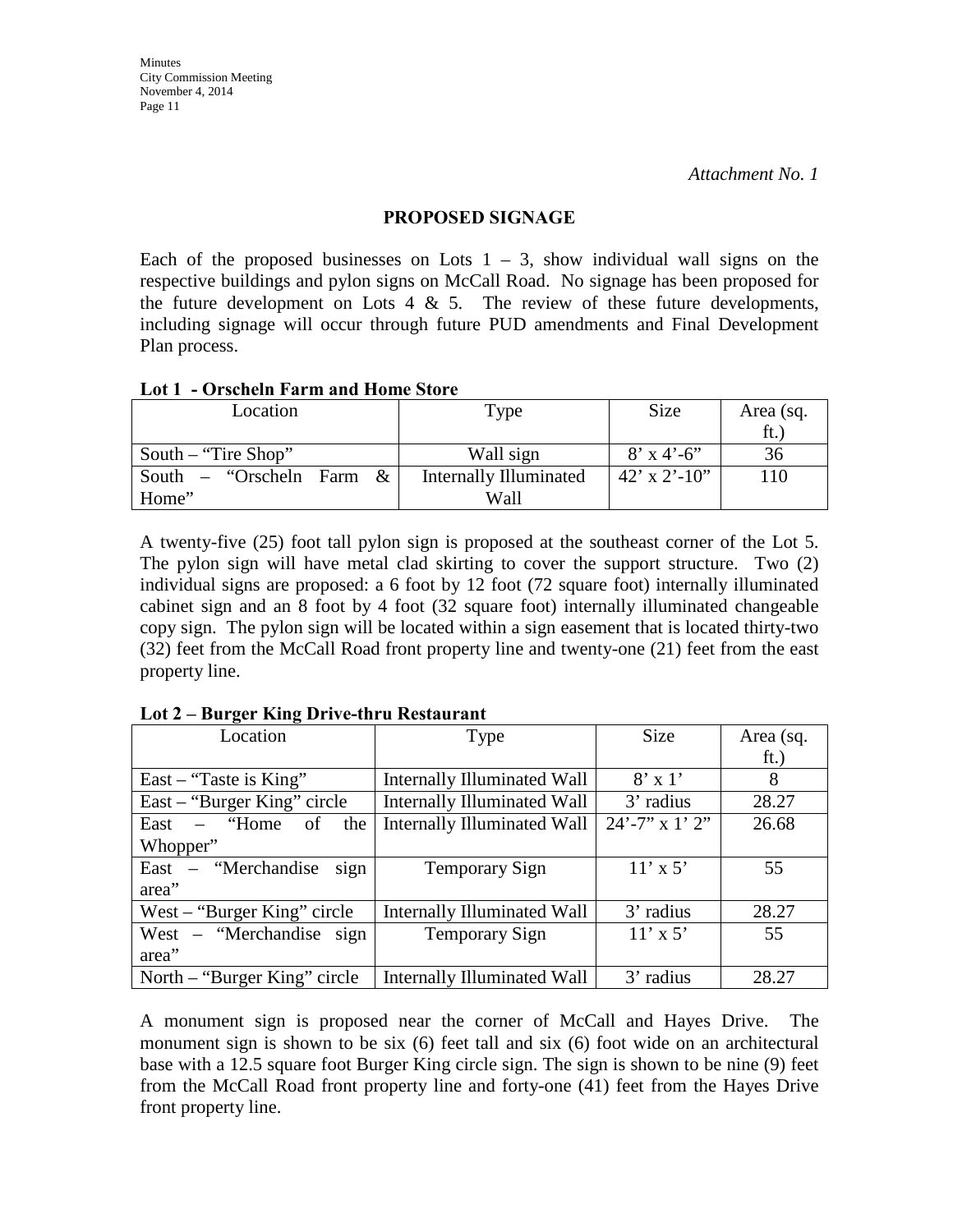| Location                  | Type                        | Size                    | Area (sq. |
|---------------------------|-----------------------------|-------------------------|-----------|
|                           |                             |                         | ft.       |
| South – Arby's $logo$     | Internally Illuminated Wall | $6' - 6' x 6'$          | 39        |
| $East - Arby's lettering$ | Internally Illuminated Wall | $2^{\circ}$ -6" x 7'-6" | 18.15     |
| West – Arby's lettering   | Internally Illuminated Wall | $2^{\circ}$ -6" x 7'-6" | 18.15     |

#### **Lot 3 – Arby's Drive-thru Restaurant**

The Arby's pylon sign is near the intersection of McCall Road and the Travel Easement C. The brick sign base is shown to be 11 feet, 3 inches wide and 8 feet tall. Two (2) signs are proposed on the brick sign base: a 6 foot, 10 inch by 4 foot, 10 inch (33 square feet) Arby's logo sign; and a 3 foot, 4 inch by 6 foot, 9 inch (22 square feet) digital graphic sign. The sign is to be located six (6) feet from McCall Road front property line and approximately fifteen (15) feet from the edge of Travel Easement C. City Administration recommends that the proposed digital sign be limited to the display characteristics associated with a Digital Graphic Sign, which is defined as:

"A sign utilizing LED (light emitting diode), LCD (liquid crystal display), plasma, projected images, or any functionally equivalent technology, and which is capable of automated, remote or computer control to change a static image only as a "slide show" (series of images).

### **PROPOSED LIGHTING:**

LED lights on twenty-five (25) foot tall light poles are proposed to illuminate the site. Exterior lights on the three (3) buildings are also proposed to illuminate the area and to accent architectural features on the buildings. The lighting will be fully shaded and cut off at the property lines.

## **SIX REVIEW CRITERIA FOR PLANNED UNIT DEVELOPMENTS**

**1. LANDSCAPING:** The Landscape Plan for the proposed development consists of deciduous trees on the edge of the off-street parking areas, shrubs and grasses, and lawn areas. Underground irrigation will be provided to maintain these areas.

**2. SCREENING:** Trash dumpster enclosures for the proposed development are shown on the application site plans. The application materials state that the trash dumpster enclosures will be constructed with masonry walls and a metal gate, and will be a minimum of six (6) feet in height. The trash enclosures will be painted to compliment the structures the enclosure is associated with. The details of the trash dumpster enclosures shall be provided with the Final Development Plan.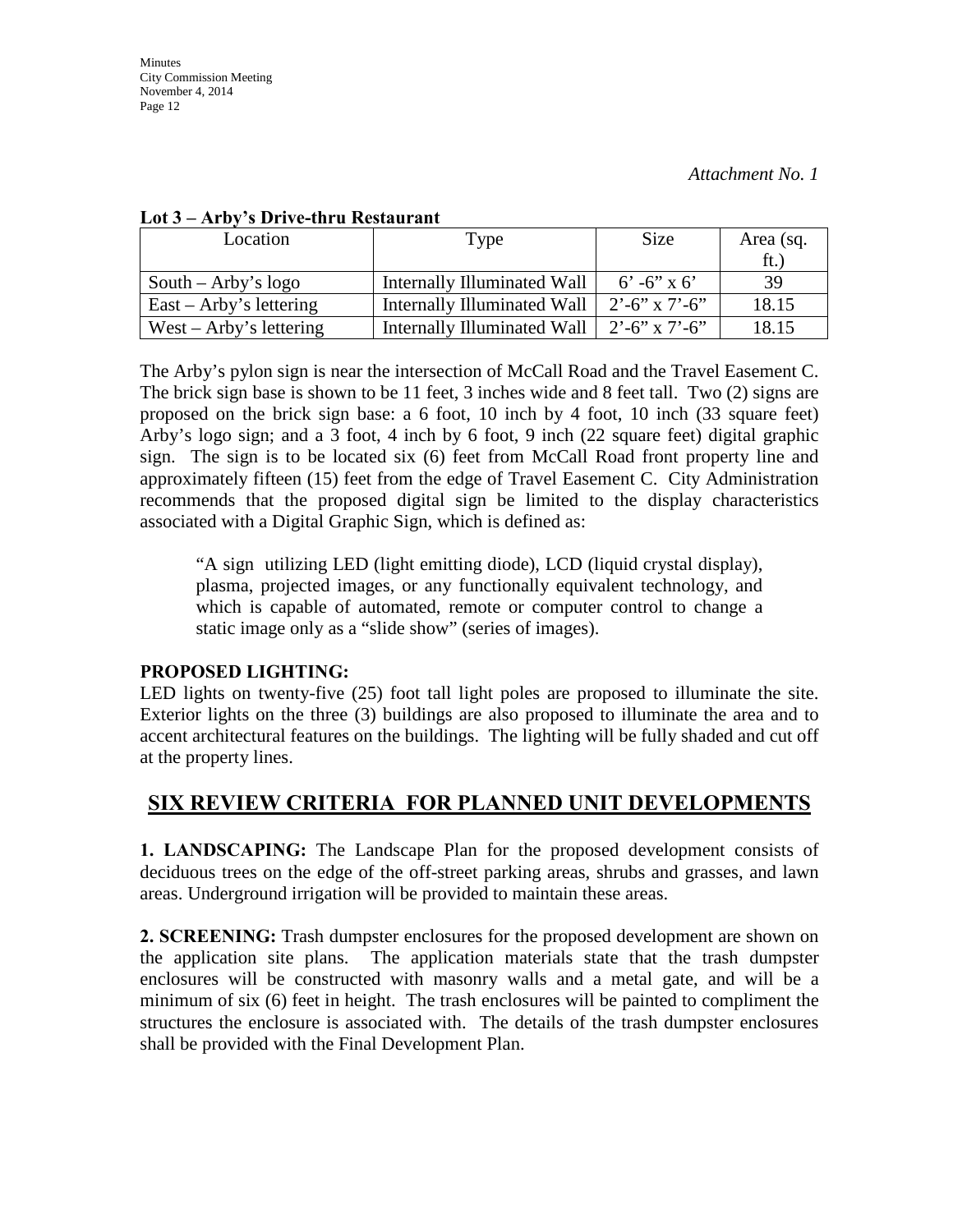The outdoor storage area to the west of the Orscheln building is to be enclosed by an eight (8) foot tall, ornamental metal fence and a metal mesh material to obscure the materials displayed and stored in this area from the parking lot and adjacent areas.

**3. DRAINAGE:** The site is currently built with self-storage units and concrete and gravel parking lots and travelways. No on-site stormwater detention or underground stormwater infrastructure currently exists. The stormwater generally sheet flows to the south and is collected in the stormwater sewer system along McCall Road and the open ditch along Hayes Drive.

The proposal development will use curb and gutters to direct stormwater runoff to area inlets in the off-street parking lots and travelways. The stormwater sewer system will then direct the stormwater to existing stormwater infrastructure along McCall Road or Hayes Drive. The open ditch along Hayes Drive is to be replaced with a reinforced concrete pipe and the ditch will be filled in. The open ditch will remain along adjacent properties to the north.

The City's Stormwater Engineer, Shane Swope, has reviewed the proposal and the drainage study. Because the site is currently built out and is mostly impervious surface, stormwater detention is not required. The Stormwater Engineer is requiring that an applicant analyze if post-construction best management practices for stormwater quality are required for the proposed development. This development is required with the Final Development Plan. City Administration has recommended a condition of approval regarding this.

**4. CIRCULATION:** The development gains access from McCall Road to the south, Hayes Drive to the west and Landing Place to the east, a dedicated travel easement platted with the McCall Landing PUD. Thirty-six (36) foot wide travel easements cross the development site to connect to these adjacent roads and travel easement. The actual road way within these travel easements will be thirty (30) feet wide. Travel Easement B is a public travel way from McCall Road to the north into the site. Travel Easement A intersects Travel Easement B, is a thirty-six (36) foot wide travel easement and utility easement, that provides the east and west public travel way and connects to Hayes Drive and Landing Place. Travel Easement C is a small travel easement within the off-street parking lot for the two (2) restaurants at the right-in/right-out intersection with McCall Road. This travel easement provides access to Lots 2 and 3. The names of the proposed travel easements have not be approved by the Pottawatomie County Emergency Management Office or the Manhattan Fire Department to ensure that the proposed street names will not conflict with existing street names in the area. These names will need to be approved prior to approval of the Final Development Plan.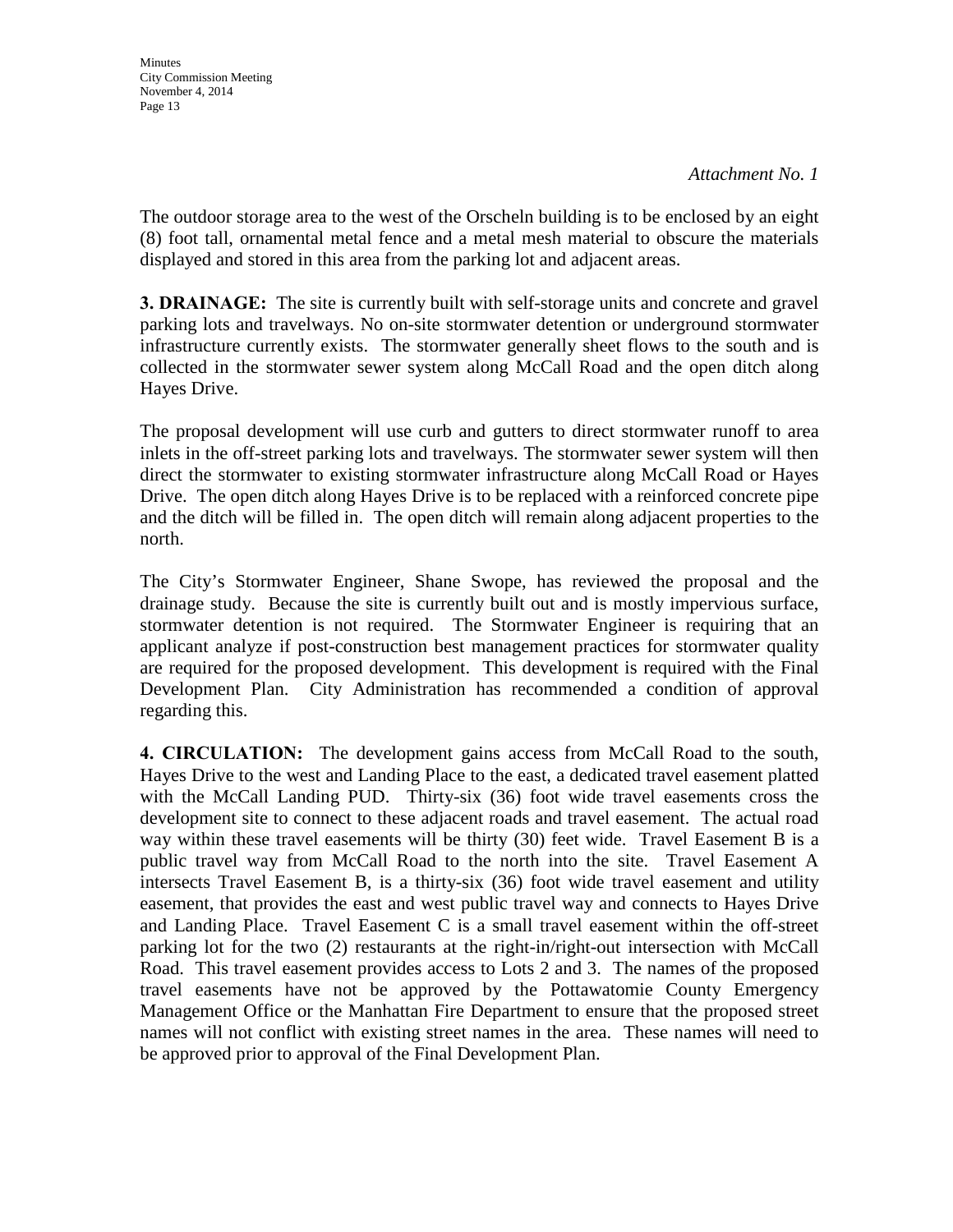**Minutes** City Commission Meeting November 4, 2014 Page 14

#### *Attachment No. 1*

Trek Design Group provided a Traffic Impact Study for the proposed development (*see attached)*. The Traffic Impact Study analyzed the traffic generated from the proposed farm and home retail store, two (2) drive-thru restaurants, a bank with drive-up window, a small specialty retail shop and the automated teller machine. The ATM was not included in the analysis because it was determined that it did not specifically generate vehicular traffic; rather it was a convenience for the other proposed uses. No specific plans have been presented for the bank and retail specialty store. A linear 2% annual growth factor was used to predict the 20 year traffic volumes for the City. The Traffic Study notes that the "McCall Road corridor is a very dynamic corridor with many different types of traffic and fluctuating land usage. The global 2% growth rate as applied in the study is not necessarily indicative of what is occurring or will occur on the corridor."

The Traffic Impact Study analyzed the location and sight distances for the proposed intersection, trip generation and trip distribution of the proposed and assumed uses, and the level of service of the nearby signalized intersections. The study determined that the site, with its proposed and assumed uses, would generate 393 total trips in the A.M. Peak Hour and 397 trips in the P.M. Peak Hour. The detailed trip distribution to and from the site and assignment of the traffic to different intersections on the site and the signalized intersection level of service analysis can be found, in its entirety, in the attached study.

The Traffic Impact Study concludes that the roadway and traffic signals work at an acceptable level of service under existing conditions with the new trips added to the road network. All of the proposed intersections should function well, with the exception of the left turning movement, or east bound turning traffic, from the middle intersection on McCall Road. This intersection turning movement will have an "F" level of service. The study states that this issue "is an onsite issue and does not affect progression on McCall Road. The Level of Service F is common on side streets accessing major corridors.

The study showed a considerable drop in the level of service along the corridor under the future growth conditions, but again, noted concerns that the 2% linear growth projection for traffic volumes in the area may not be an appropriate analysis. The loss in the level of service along the corridor is an issue for the City as a whole, and is not caused by the added trips from this development.

Finally, the Traffic Impact Study noted that the entrances to the site are less than desirable, due to the distance from existing intersections, but are limited by the size of the property. "All other aspects of the development fall into constraints outlined in the Manhattan Area Transportation Strategy. The proposed use of the property fits the area and the added trips have little effect on the existing network.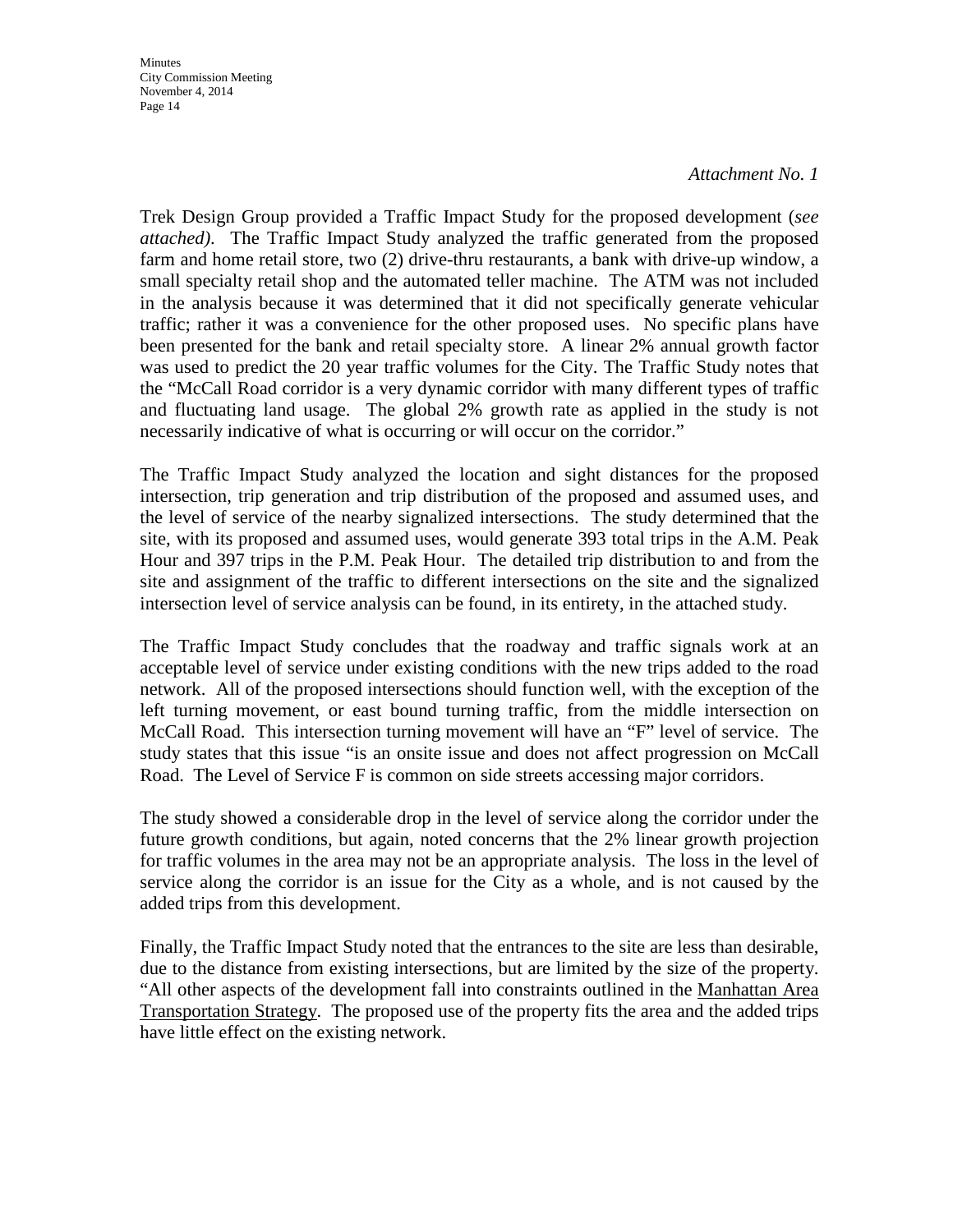The proposed site plan shows an existing curb cut on McCall Road is to remain on proposed Lot 5. This curb cut was not addressed in Traffic Impact Study and would not meet any of the intersection spacing requirements along a minor arterial road. As proposed, Lot 5 has access to the east, west and north via existing and proposed travel easements.

The City's Traffic Engineer, Peter Clark, has reviewed the development and the Traffic Impact Study conducted by the applicant's consultant. The Traffic Engineer Staff accepts this recommendation with only the minor driveway modifications as necessary changes to the proposed development. No auxiliary turn lanes are required for the development. The Traffic Engineer determined that the middle intersection that is anticipated to have an "F" level of service for the left turning movement has alternatives for drivers to use to get to their destination, including the signalized intersections at McCall Road and Carlson Road or McCall Road and Hayes Drive, thus not requiring any additional improvements. The Traffic Engineer recommends all other existing access points to this development along McCall Road and Hayes Drive are to be removed as part of this development. The traffic study has indicated that the development will function properly with the four access points indicated and no other access points are necessary. Any additional access points, including existing curb cuts, would not meet the City's access management criteria and will not be allowed in the final development plan.

City Administration is recommending that the existing curb cut on McCall Road for Lot 5 be removed and no access be provided along the public street rights-of-way for Lots 2, 3, 4 and 5, with the exception of proposed travel easement areas.

## **Off-Street Parking**

Two-hundred and twenty (220) off-street parking spaces are shown on Lots  $1 - 3$ . No spaces are proposed for Lot 4. Lot 5 is designated for future development. The off-street parking for Lot 5 will be reviewed during a future PUD Amendment and Final Development Plan for this lot.

One-hundred and forty-nine (156) parking stalls are shown for the Orscheln store on Lot 1. Based on the square footage of the building, excluding hallways, storage, restrooms, etc., the building and the use is required to provide a minimum of 111 off-street parking spaces (1 parking space for 250 square feet of floor area).

Restaurants are required to provide at least one (1) parking space for each three (3) customers based upon the maximum design occupancy. In addition, there shall be one (1) parking space for each employee as related to the work shift when the maximum number of employees is present. Burger King has a design occupancy load of sixty (60) occupants in the dining/waiting room (20 parking spaces required) and seven (7) employees during a shift. A minimum of twenty-seven (27) parking spaces are required with this proposed use. Twenty-Eight (28) parking spaces are shown for the Burger King on Lot 3.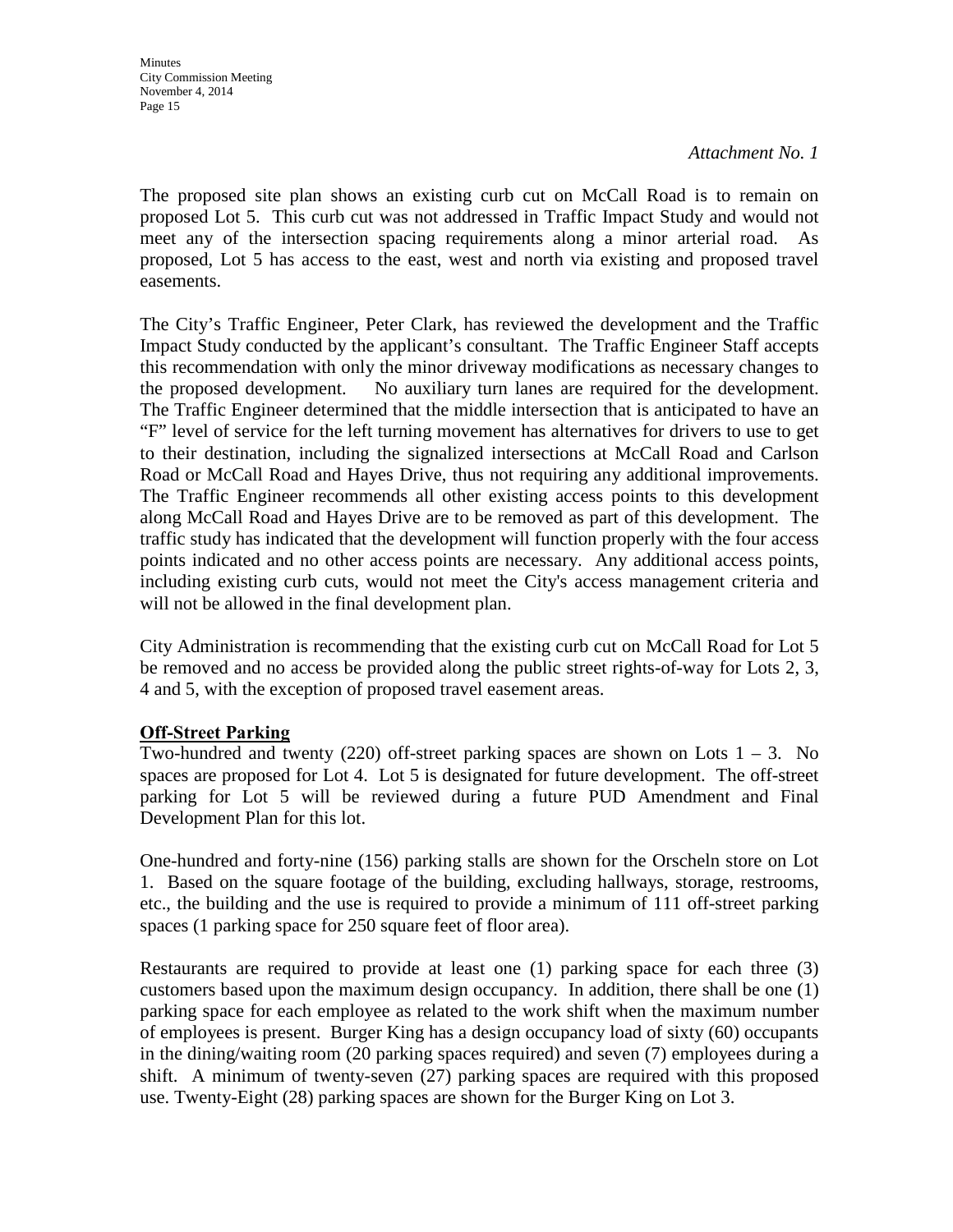**Minutes** City Commission Meeting November 4, 2014 Page 16

Arby's has a design occupancy of seventy (70) occupants in the dining waiting room and outdoor seating area (23 parking spaces required) and eight (8) employees during a shift. A minimum of thirty-two (32) parking spaces are required with this proposed use. Fortythree (43) parking spaces are shown on Lot 2 for the Arby's restaurant.

The amount of parking provided for the proposed development appears to be sufficient.

### **Bicycle & Pedestrian**

A sidewalk is present along McCall Road, immediately to the south of the site. The open ditch to the west of the site is proposed to be filled in. A sidewalk will be placed in this area to being the pedestrian connection to the north along Hayes Drive along the west edge of the PUD. The open ditch will remain off-site on properties to the north, until the area is redeveloped or the City improves the roadway to fill in the ditch and create an urban section with curb, gutters and sidewalks. Sidewalks should be provided internal to the PUD site from the adjacent sidewalks along McCall Road and Hayes Drive. City Administration is recommending a condition of approval that this sidewalk network be provided with the Final Development Plan.

Bicycle racks are provided at the three proposed buildings.

**5. OPEN SPACE AND COMMON AREA:** Open space consists of lawn areas. Lot 5 will remain as open space until a development is proposed.

**6. CHARACTER OF THE NEIGHBORHOOD:** The neighborhood is a mixture of highway commercial and industrial uses. The areas along McCall Road are transitioning from a historically industrial area, to a retail commercial corridor. Large box retail stores are located to east and southwest. Drive-thru restaurants are located along the five (5) lane minor arterial. There are also a number of strip mall type retail centers in the immediate area. To the north of the site, along Hayes Drive and Levee Drive and predominately industrial and office uses.

# **THIRTEEN MATTERS TO BE CONSIDERED WHEN CHANGING ZONING DISTRICTS**

- **1. EXISTING USE:** Self-storage buildings and business office.
- **2. PHYSICAL AND ENVIRONMENTAL CHARACTERISTICS:** The site is relatively flat and gradually slopes to the south towards McCall Road. An open drainage ditch is to the west of the site along Hayes Drive. The current site is nearly 100% developed with impervious surfaces, including buildings and concrete and gravel off-street parking lots.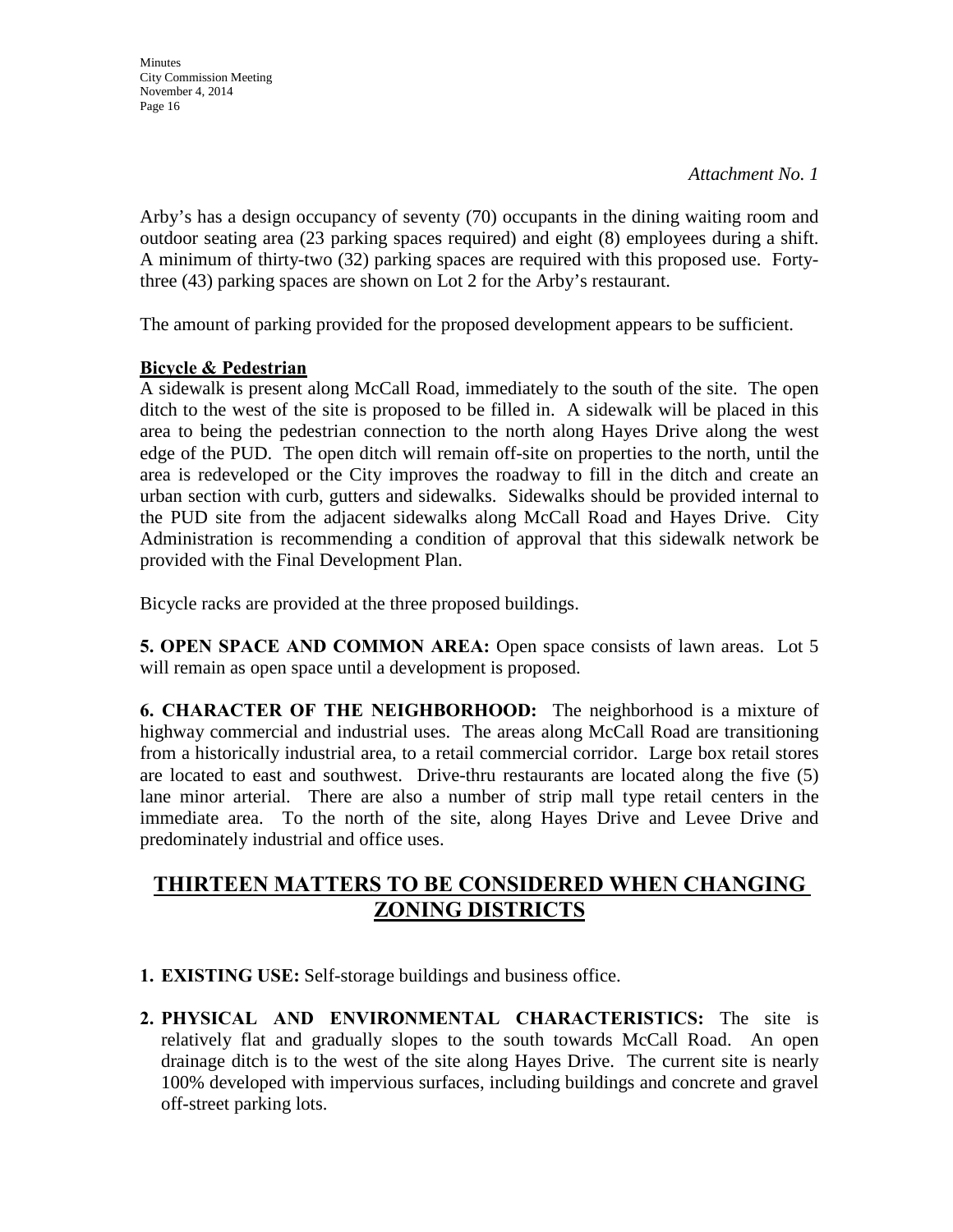#### **3. SURROUNDING LAND USE AND ZONING:**

- **NORTH:** USD 383 busing facility and district kitchen, industrial business; I-2, Industrial Park District.
- **SOUTH:** McCall Road, a 5-lane minor arterial road, Wal-mart retail store, automotive repair shop and retail strip center, industrial machine shop, fitness center, car wash, drive-thru restaurant, self-storage units and industrial research office; Wal-Mart Super Center PUD, C-5, Highway Service Commercial District and I-2 District.
- **EAST:** Vacant commercial lot, restaurant, Menards home improvement store and retail strip center; McCall Landing PUD, Commercial Planned Unit Development.
- **WEST:** Hayes Drive, a 2-lane local street, drive-thru restaurants, industrial research office, hotel, industrial businesses; McCall Cats PUD; C-6, Heavy Commercial District, I-2
- **4. CHARACTER OF THE NEIGHBORHOOD:** See above under "6. CHARACTER OF THE NEIGHBORHOOD".
- **5. SUITABILITY OF SITE FOR USES UNDER CURRENT ZONING:** The current zoning district is I-2, Industrial Park District, which the current use on the site of selfstorage units and related business offices is determined to be a permitted use.

The proposed use for restaurants and retail stores are not allowed as primary permitted or conditional uses in the I-2 District. The proposed development requires a rezoning to a retail commercial zoning district, such as the proposed PUD.

## **6. COMPATIBILITY OF PROPOSED DISTRICT WITH NEARBY PROPERTIES AND**

**EXTENT TO WHICH IT MAY HAVE DETRIMENTAL AFFECTS:** The surrounding area is transiting from an industrial area to an area concentrated with drivethru restaurants and retails stores, some of which are big box type retail stores. The proposed development will be consistent with surrounding uses and should not adversely impact adjacent properties.

The applicant held a neighborhood meeting on August 13, 2014. According to the meeting notes, no one attended the meeting.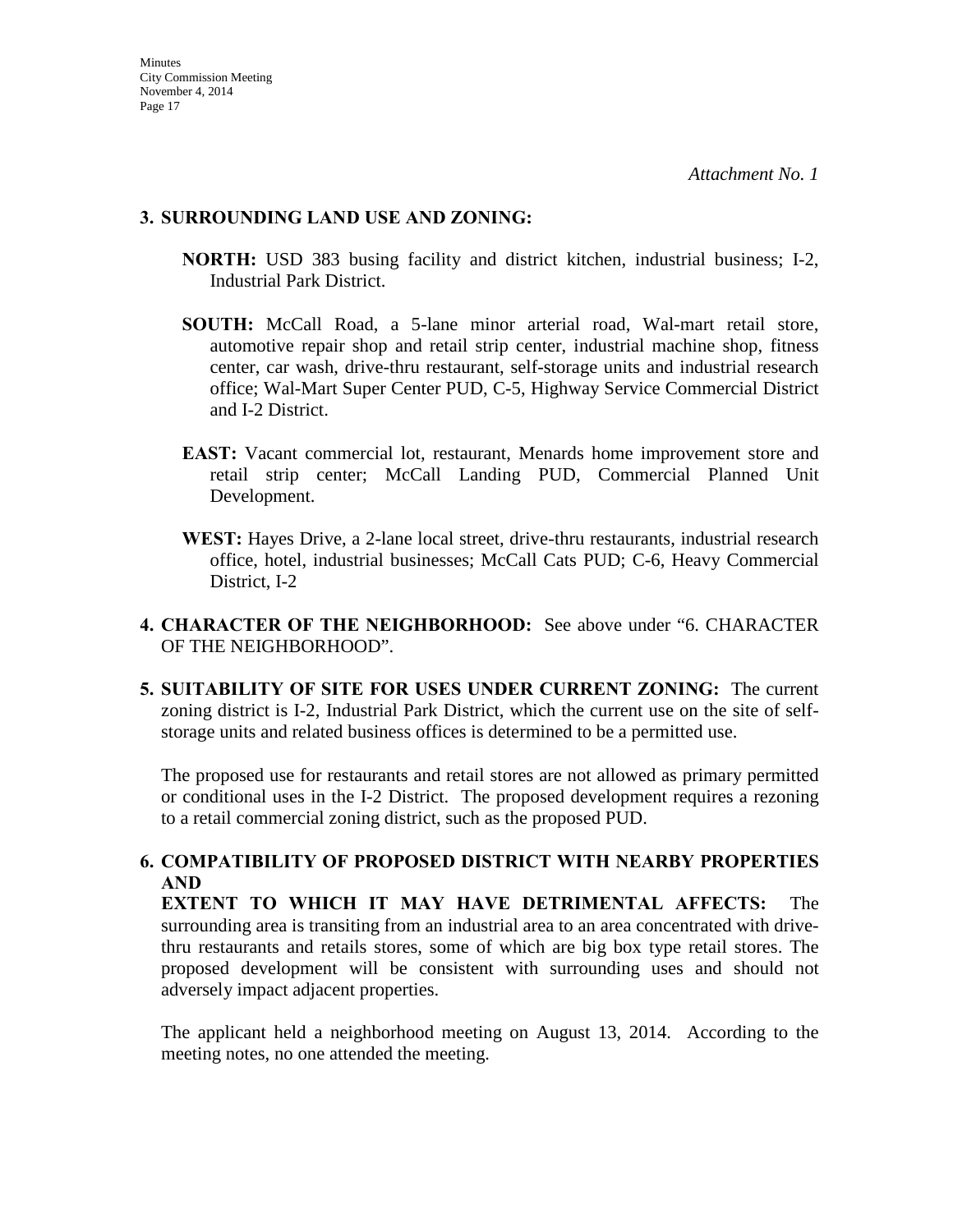**7. CONFORMANCE WITH COMPREHENSIVE PLAN:** The site is in the Northeast Planning Area of the Future Land Use Map of the Comprehensive Plan. The site is shown as Industrial (IND) on the map. The proposed rezoning would implement a development generally consistent with the policies applicable to all commercial development, as well as policies applicable to the Community Commercial category, set out below after the policies of the IND category.

Policies of the IND category include:

### **Employment: Industrial and Office**

## **BACKGROUND AND INTENT**

*Employment uses within the Urban Area are intended to provide concentrated areas of high quality employment facilities for uses such as office headquarters, research and development facilities, and educational facilities, as well as locations for light and heavy manufacturing, warehousing and distribution, indoor and screened outdoor storage, and a wide range of other industrial services and operations.* 

### **INDUSTRIAL (IND)**

#### *I 1: Characteristics*

*The Industrial designation is intended to provide locations for light and heavy manufacturing, warehousing and distribution, indoor and screened outdoor storage, and a wide range of other industrial services and operations. Typically, heavy industrial uses involve more intensive work processes, and may involve manufacturing or basic resource handling and/or extraction. Design controls within an Industrial area are not as extensive as in the Office/Research Park category and a broader range of uses is permitted.* 

#### *I 2: Location*

*Because of their potential environmental impacts, Industrial uses should generally be located away from population centers or must be adequately buffered. Traffic generated by industrial uses should not pass through residential areas. Sites should have access to one or more major arterials or highways capable of handling heavy truck traffic. Railroad access is also beneficial to certain types of heavy industrial uses. Light industrial uses can typically be located in areas that also contain some highwayoriented commercial uses, and might benefit from close proximity and better access to their local customer base.*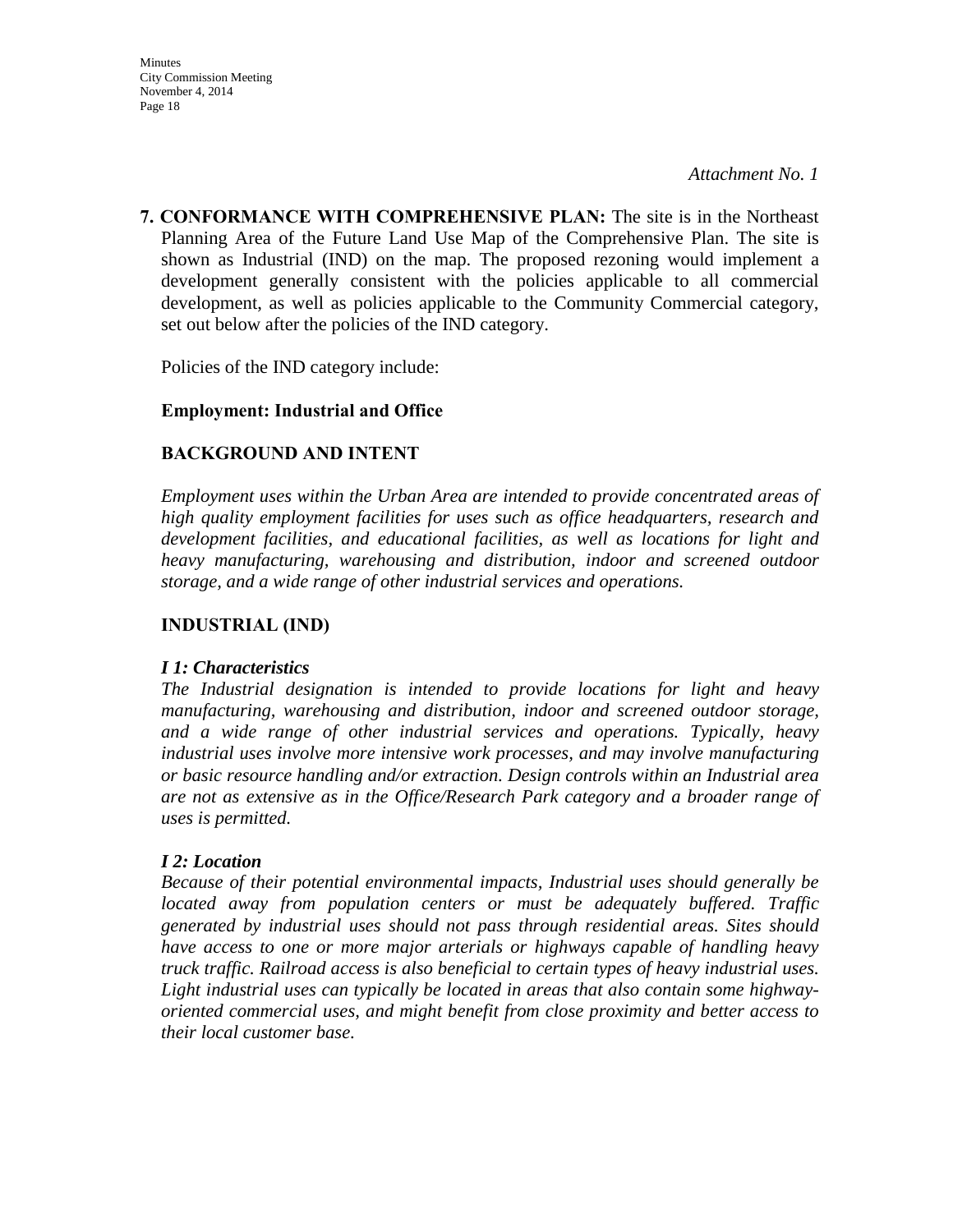### *I 3: Screening*

*Storage, loading and work operations should be screened from view along all industrial area boundaries (when adjacent to non-industrial uses) and along all public streets.*

Commercial policies include:

## **Commercial**

## **BACKGROUND AND INTENT**

*The City contains numerous commercial areas that provide the necessary goods and services for residents of the community and region as well as visitors. Commercial developments must be located and designed to balance market opportunities with access and location. In addition, the location and design of commercial areas must be incorporated into surrounding areas, rather than altering the character of surrounding neighborhoods. While the Downtown, or Central Core District, will remain the primary focus of regional commercial activity for the community and region, a variety of other community and neighborhood scale commercial centers will be distributed throughout the community to provide for the day-to-day needs of residents.* 

## **COMMERCIAL- ALL CATEGORIES**

## *C 1: Designate Commercial Areas According to Their Role and Function in the Region*

*To provide a variety of commercial services to the community, three commercial designations are provided, depending on the center's scale, purpose, location, and intensity of use. These include the Central Core District, Community Commercial, and Neighborhood Commercial.* 

### *C 2: Distribution of Commercial Services*

*Commercial centers should be distributed throughout the community to provide ease of access for all residents and minimize the need for cross-town vehicle trips.* 

## *C 3: Locate All Commercial Uses in Activity Centers*

*Commercial services should be concentrated and contained within planned activity centers, or nodes, throughout the community. Development of distinct commercial nodes will help preserve the residential character of many of the major street corridors throughout the community and help prevent the negative impacts caused by multiple access points along a corridor. Commercial activities, when grouped in cohesive centers or nodes, result in more viable areas compared to scattered or isolated single use commercial sites. Activity centers, or nodes, provide a variety of services in a*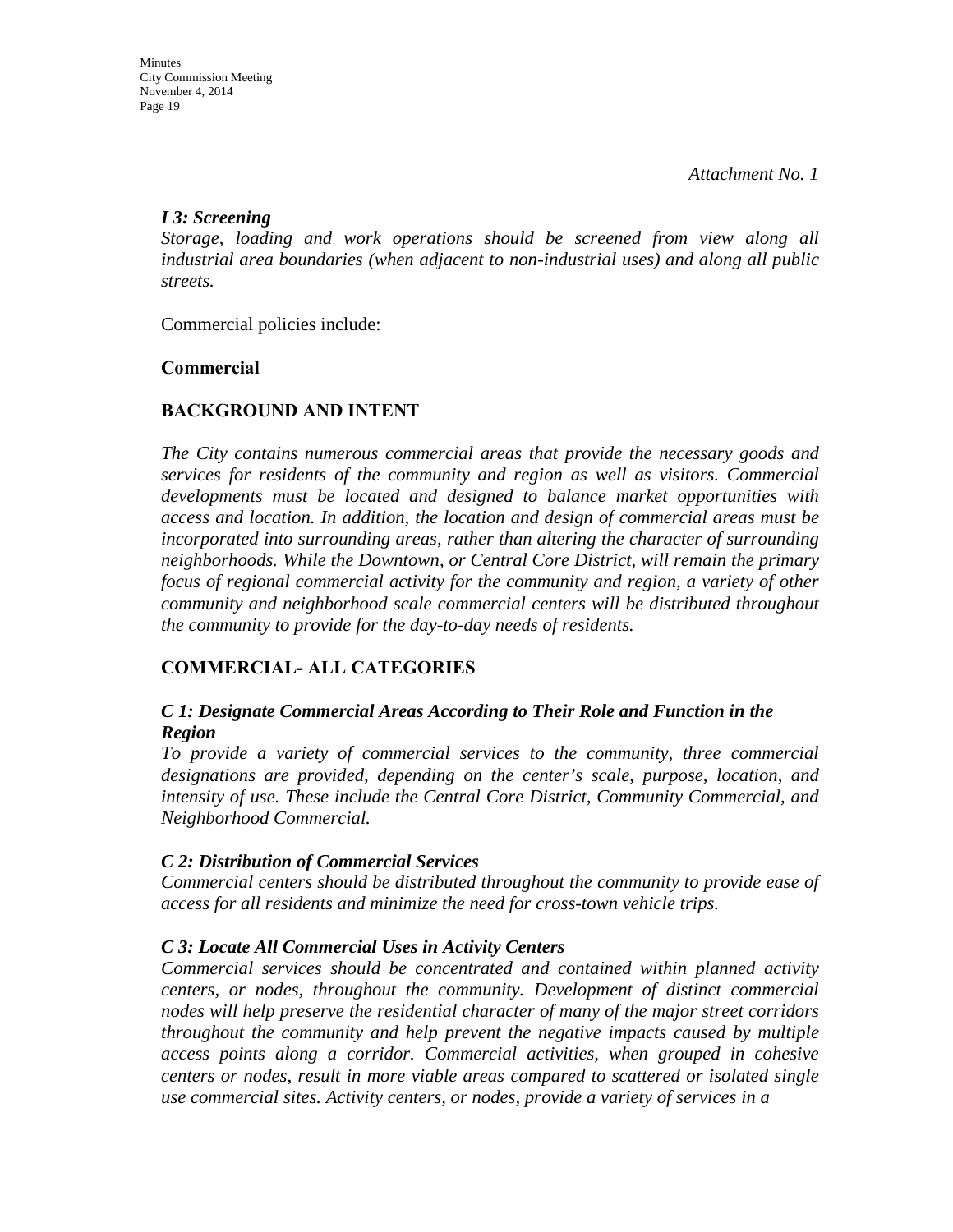**Minutes** City Commission Meeting November 4, 2014 Page 20

> *concentrated location to promote "one-stop shopping" and minimize the need for multiple vehicle trips. Each center has a limited number of vehicle access points to minimize impacts on surrounding uses and maintain an efficient traffic flow to and from the site. Uses are typically clustered on larger sites near the intersection of two major streets rather than being developed in linear, "strip" configurations along major street corridors. Linear development patterns, particularly when parcels provide a single use and are developed independently, can require multiple access points and lead to disruption of traffic flow on adjacent streets. Although lot sizes and/or configurations in some areas may warrant the use of a more linear development pattern, it is generally discouraged.*

#### *C4: Include a Mix of Uses in New and Redeveloped Commercial Areas*

*New development and redevelopment should include a mix of uses of different types and sizes, creating a diversity of activity and avoiding large, single-use buildings and dominating parking areas.* 

#### *C5: Promote a High Quality Urban Environment*

*The physical design of commercial development areas shall promote a high quality urban environment, as expressed by site layout, building materials and design, landscaping, parking area design, and pedestrian-oriented facilities, such as through use of design guidelines.* 

#### **COMMUNITY COMMERCIAL (CC)**

#### *CC 1: Characteristics*

*Community Commercial Centers provide a mix of retail and commercial services in a concentrated and unified setting that serves the local community and may also provide a limited draw for the surrounding region. These centers are typically anchored by a larger national chain, between 120,000 and 250,000 square feet, which may provide sales of a variety of general merchandise, grocery, apparel, appliances, hardware, lumber, and other household goods. Centers may also be anchored by smaller uses, such as a grocery store, and may include a variety of smaller, complementary uses, such as restaurants, specialty stores (such as books, furniture, computers, audio, office supplies, or clothing stores), professional offices and health services. The concentrated, unified design of a community commercial center allows it to meet a variety of community needs in a "one-stop shop" setting, minimizing the need for multiple vehicle trips to various commercial areas around the community. Although some single use highway-oriented commercial activities will continue to occur in some areas, this pattern of development is generally not encouraged.*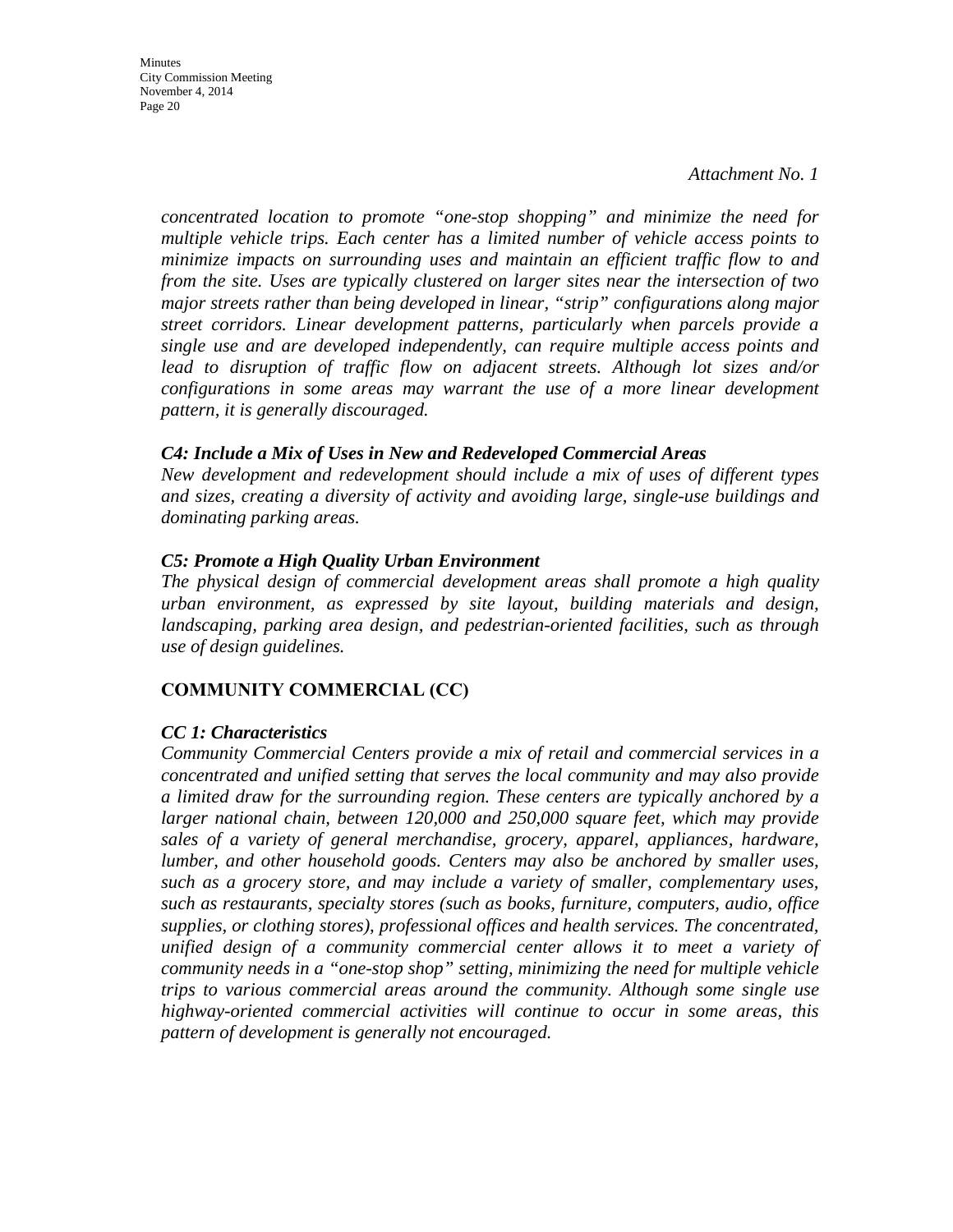## *CC 2: Location*

*Community Commercial Centers should be located at the intersection of one or more major arterial streets. They may be located adjacent to urban residential neighborhoods and may occur along major highway corridors as existing uses become obsolete and are phased out and redeveloped over time. Large footprint retail buildings (often known as "big-box" stores) shall only be permitted in areas of the City where adequate access and services can be provided.* 

## *CC 3: Size*

*Typically require a site of between 10 and 30 acres.* 

## *CC 4: Unified Site Design*

*A unified site layout and design character (buildings, landscaping, signage, pedestrian and vehicular circulation) shall be required and established for the center to guide current and future phases of development. Building and site design should be used to create visual interest and establish a more pedestrian-oriented scale for the center and between out lots.* 

## *CC 5: Architectural Character*

*Community Commercial Centers shall be required to meet a basic level of architectural detailing, compatibility of scale with surrounding areas, pedestrian and bicycle access, and mitigation of negative visual impacts such as large building walls, parking areas, and service and loading areas. While these requirements apply to all community commercial development, they are particularly important to consider for larger footprint retail buildings, or "big-box" stores. A basic level of architectural detailing shall include, but not be limited to, the following:* 

- *Façade and exterior wall plane projections or recesses;*
- *Arcades, display windows, entry areas, awnings, or other features along facades facing public streets;*

*• Building facades with a variety of detail features (materials, colors, and patterns); and* 

*• High quality building materials.* 

## *CC 6: Organization of Uses*

*Community commercial services should be concentrated and contained within planned activity centers, or nodes, throughout the community. Within each activity center or node, complementary uses should be clustered within walking distance of each other to facilitate efficient, "one-stop shopping", and minimize the need to drive between multiple areas of the center. Large footprint retail buildings, or "big-box" stores should be incorporated as part of an activity center or node along with complementary uses. Isolated single store developments are strongly discouraged.*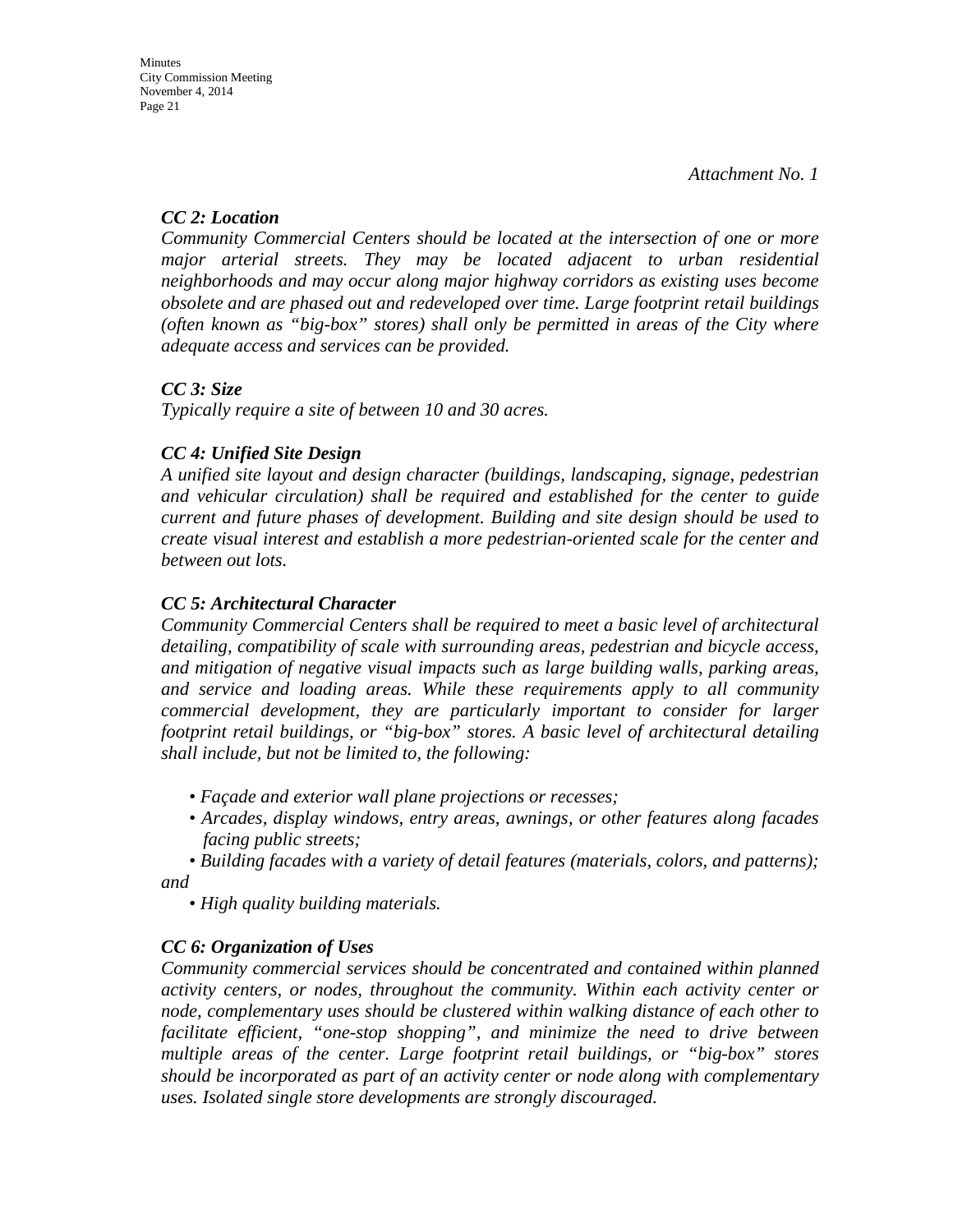**Minutes** City Commission Meeting November 4, 2014 Page 22

*Attachment No. 1* 

#### *CC 7: Parking Design and Layout*

*Uninterrupted expanses of parking should be avoided. Parking areas should be broken into smaller blocks divided by landscaping and pedestrian walkways. Parking areas should be distributed between the front and sides of buildings, or front and rear, rather than solely in front of buildings to the extent possible.* 

#### *CC 8: Circulation and Access*

*Clear, direct pedestrian connections should be provided through parking areas to building entrances and to surrounding neighborhoods or streets. Integrate main entrances or driveways with the surrounding street network to provide clear.* 

### **Chapter 8: Mobility and Transportation Options**

## **BACKGROUND AND INTENT**

*Mobility, efficiency and safety are important components of a transportation system. Current and future mobility needs will be addressed through appropriate land use decisions as guided by the Comprehensive Plan.* 

## **GOALS AND GUIDING PRINCIPLES**

**Goal #1:** 

*Ensure that new development patterns facilitate safety, connectivity, and mobility for all modes of transportation in established and developing areas of the community.* 

*Guiding Principles:* 

• *Plan for a balanced, multi-modal transportation system of streets, sidewalks, bikeways and future public transit to meet the current and future mobility needs of the community.* 

• *Promote street patterns that provide maximum safety and mobility for all modes of transportation, while preserving neighborhood integrity.* 

• *Promote greater connectivity between different neighborhoods and commercial areas by providing appropriate access for automobiles, bicycles and pedestrians.*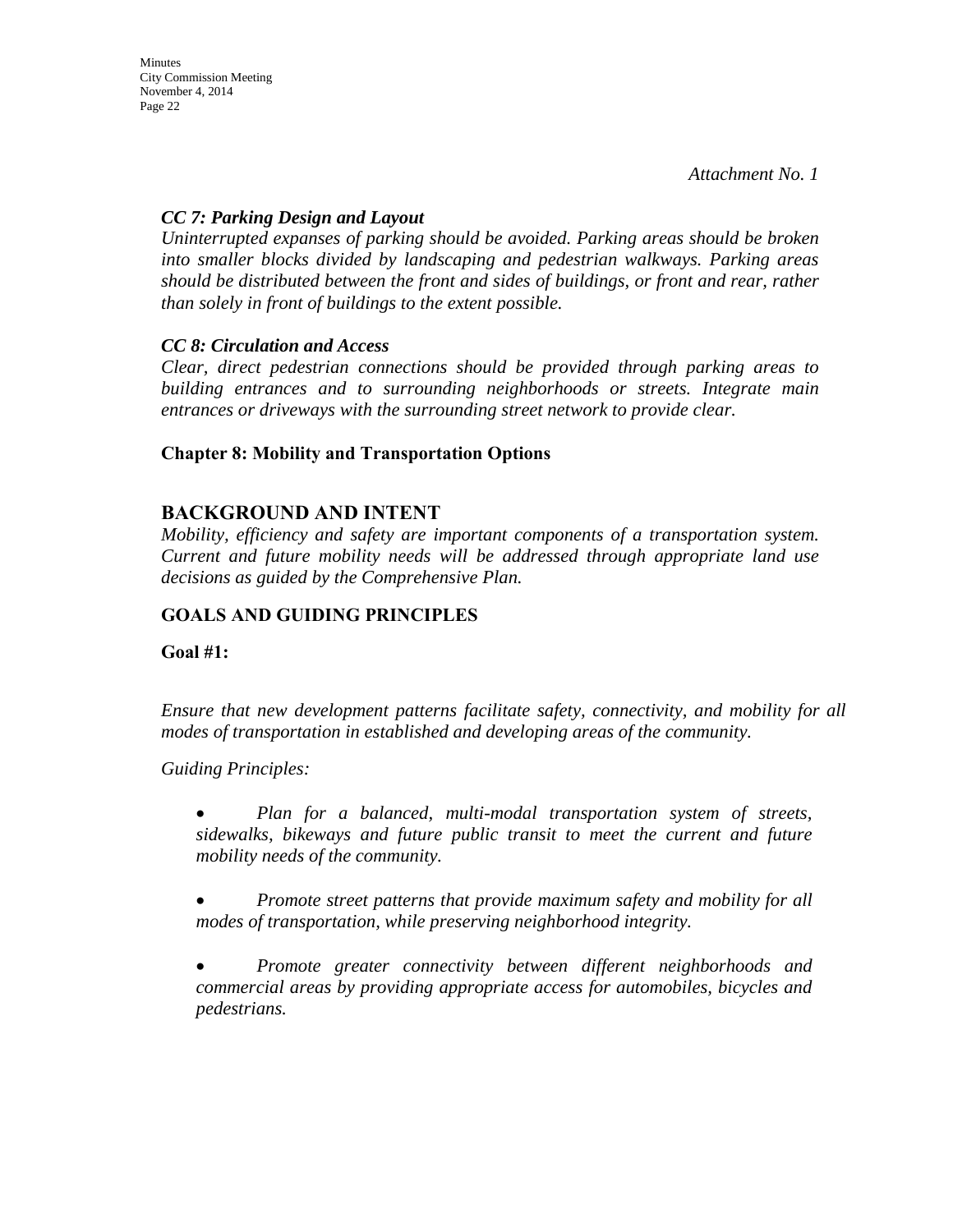### **POLICIES**

MO 2: Multi-Modal Transportation System

*The City and County shall continue to work towards the development of an integrated, multi-modal transportation system for Manhattan. New development shall be designed to eliminate conflicts between motor vehicle, bicycle, and pedestrian users, and provide safe and convenient access to and between residential neighborhoods, schools, employment and service centers, and recreational uses.* 

MO 3: Establish Interconnected Neighborhood Street and Sidewalk Patterns *Neighborhood streets and sidewalks in both new and existing areas shall form an interconnected network, including vehicular, bicycle, and pedestrian routes within and between neighborhoods, in order to connect neighborhoods together and with other parts of the community and region. In particular, direct walkway and bicycle routes to schools, parks, employment and service centers, and other community facilities should be provided.* 

#### MTO 4: Accessible, Pedestrian-Friendly Development

*Future commercial and residential projects in the Urban Service Area Boundary shall be planned to ensure that sites and land uses are readily accessible to all modes pedestrians, bicycles, autos, and future public transit.* 

The proposed PUD is in a commercial growth corridor, which has experienced commercial development along an arterial street corridor, McCall Road. The proposed PUD is in general conformance to the Comprehensive Plan.

### **8. ZONING HISTORY AND LENGTH OF TIME VACANT AS ZONED:**

1968 Annexation and rezoning to I-3, Light Industrial District.

1969-Present Rezoned from I-3 District, to I-2, Industrial Park District.

### **9. CONSISTENCY WITH INTENT AND PURPOSE OF THE ZONING ORDINANCE:**

The intent and purpose of the Zoning Regulations is to protect the public health, safety, and general welfare; regulate the use of land and buildings within zoning districts to assure compatibility; and to protect property values.

The PUD Regulations are intended to provide a maximum choice of living environments by allowing a variety of housing and building types; a more efficient land use than is generally achieved through conventional development; a development pattern that is in harmony with land use density, transportation facilities and community facilities; and a development plan which addresses specific needs and unique conditions of the site which may require changes in bulk regulations or layout.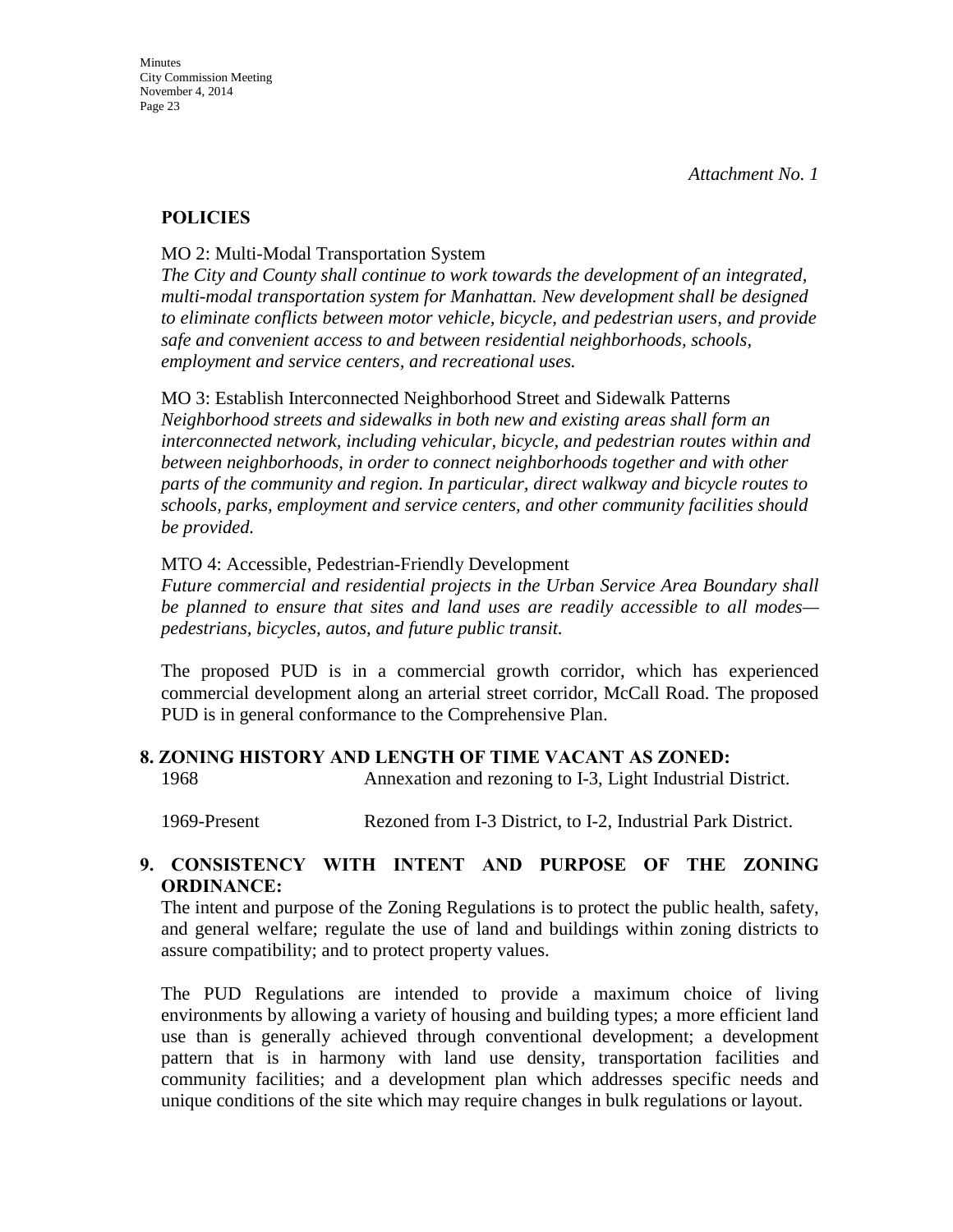The proposed PUD is consistent with the intent and purposes of the Zoning Regulations, and the intent of the PUD Regulations, subject to the conditions of approval.

The current Flood Insurance Rate Maps shows this site to be in the Zone AH Floodplain, which is a floodplain designated for shallow, ponding flood conditions. This flood zone requires the building's lowest floors to be elevated or flood proofed water tight to one foot above the Base Flood Elevation, which is 1008 feet NGVD.

The Preliminary Flood Insurance Rate Maps, which are to be adopted and become effective by March 16, 2015 shows the site to be in the Flood Zone X (Protected By Levee). This flood zone is a moderate to low risk flood zone and is for informational purposes only. There are no regulatory requirements with this flood zone. Depending on when the buildings are constructed will depend on if the buildings will be required to be elevated or floodproofed above to one (1) foot above the base flood elevation.

Subject to the conditions of approval, proposed revised Abbott Landing Shopping Center PUD is consistent with the Zoning Regulations.

- **10. RELATIVE GAIN TO THE PUBLIC HEALTH, SAFETY AND WELFARE THAT DENIAL OF THE REQUEST WOULD ACCOMPLISH, COMPARED WITH THE HARDSHIP IMPOSED UPON THE INDIVIDUAL OWNER:** There appears to be no relative gain to the public, which denial would accomplish. No adverse impacts to the public are expected, subject to conditions of approval. Therefore, there may be a hardship to the applicant if the rezoning is denied.
- **11. ADEQUACY OF PUBLIC FACILITIES AND SERVICES:** The Public Works Department – Utilities and Traffic Divisions have reviewed the proposal. Public utilities and the street network are sufficient to service the site.

### **12. OTHER APPLICABLE FACTORS:** None.

- **13. STAFF COMMENTS AND RECOMMENDATION:** City Administration recommends approval of the proposed rezoning of Abbott Landing Shopping Center, Commercial PUD from I-2, Industrial Park District, to PUD, Commercial Planned Unit Development District, with the conditions:
	- 1. Permitted uses shall include permitted uses in the C-2, Neighborhood Shopping District and C-5, Highway Service Commercial District, except that Convenience Stores with gasoline sales, Sexually Oriented Businesses shall be prohibited.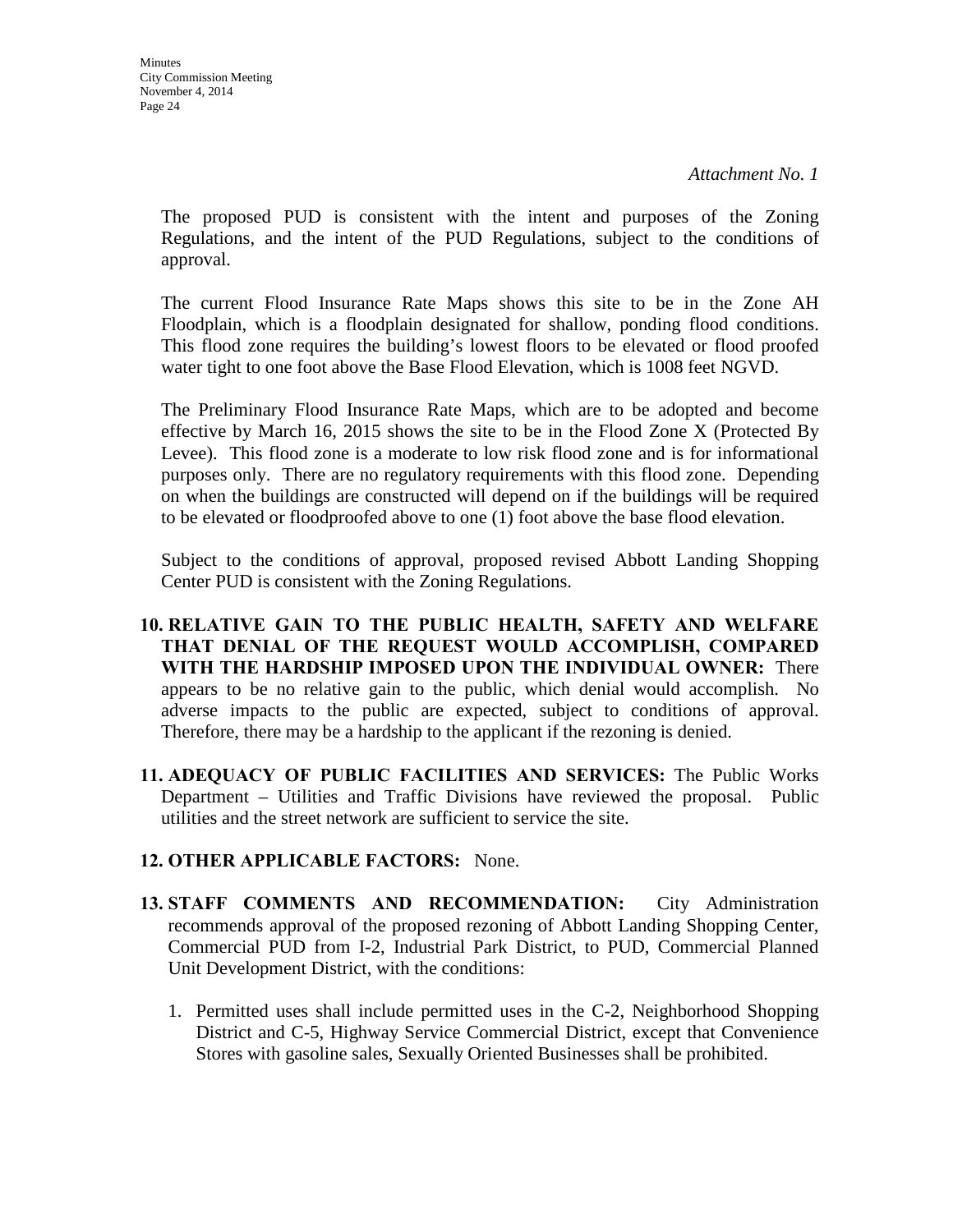- 2. Outdoor display, storage and sales on Lot 1 shall be limited to the outside sidewalk area along the south side of the Orschlen**'s** building, the landscape space on the southwest corner of the lot, the parking field in front of the building and in the fenced enclosure, as shown on the application documents.
- 3. The 5,400 square foot temporary outdoor seasonal storage/display area as shown on Lot 1 shall be permitted from March 1st to October 31st of each year, and shall be limited to seasonal products such as plants and landscaping materials.
- 4. Sidewalks shall be provided internally to the PUD site and connect to adjacent sidewalks in the McCall Road and Hayes Drive rights-of-way.
- 5. Landscaping and irrigation shall be provided pursuant to a Landscaping Performance Agreement between the City and the owner, which shall be entered into prior to issuance of a building permit.
- 6. All landscaping and irrigation shall be maintained in good condition.
- 7. Light poles shall be provided as described in the application documents and shall be full cutoff design. Building lighting shall not cast direct light onto public or private streets or adjacent property and shall be full cut-off design.
- 8. Signage for shall be constructed as proposed consisting of wall signs and pylon signs.
- 9. The digital portion of the Arby's pylon sign proposed on McCall Road shall be limited to a Digital Graphic Sign, as follows:
	- a. Digital Graphic Sign. A sign utilizing LED (light emitting diode), LCD (liquid crystal display), plasma, projected images, or any functionally equivalent technology, and which is capable of automated, remote or computer control to change a static image only as a "slide show" (series of images).
	- b. Duration of Message and Transitions. The sign message shall remain static for a period of not less than sixty (60) seconds. The transition from one (1) message to the next shall be direct and immediate, without any special effects including but not limited to, dissolving, fading, scrolling, starbursts and wiping, which shall be prohibited.
	- c. Image Characteristics. Digital Graphic Signs shall have a pitch of not greater than twenty (20) millimeters between each pixel.
	- d. Luminance. Between sunrise and sunset the maximum luminance shall be five thousand (5,000) nits and between sunset and sunrise the maximum luminance shall be five hundred (500) nits. All signs with a digital display having illumination by means other than natural light must be equipped with an automatic dimmer control or other mechanism that automatically controls the sign's brightness to comply with this requirement.
- 10. Temporary banner signs should be limited to no more than two (2) banner sign per lot. Exempt signage shall include signage described in Article VI, Section 6-104  $(A)(1),(2),(4),(5),(7)$  and  $(8)$ ; and Section 6-104  $(B)(2)$ , of the Manhattan Zoning Regulations. Temporary sales aids and portable signs, as described in Article VI, Signs, of the Manhattan Zoning Regulations, shall be prohibited.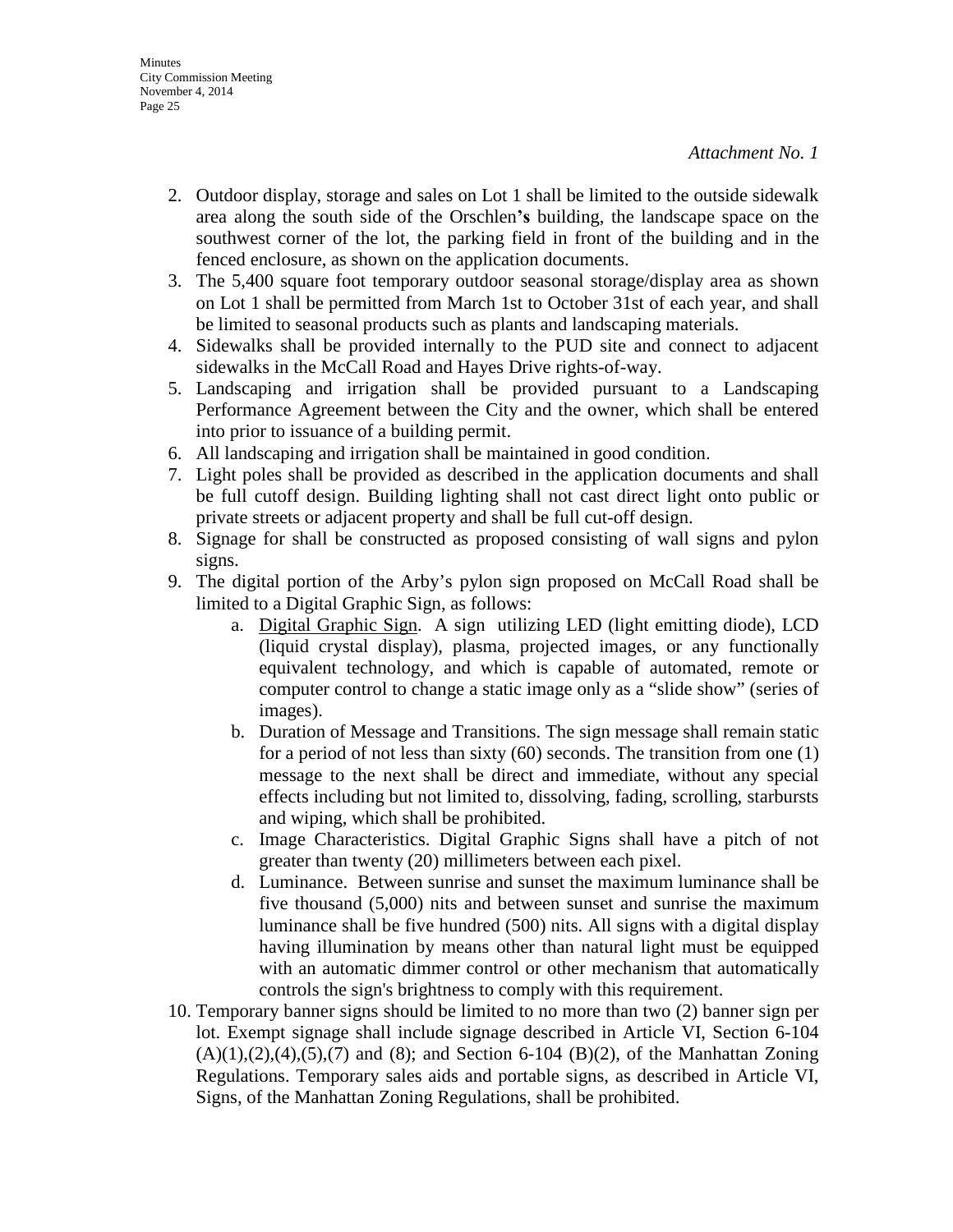- 11. Prior to the development of Lots 4 and 5, an amendment of the PUD shall be submitted and approved, prior to issuance of any necessary permits.
- 12. Names of the Travel Easements shall be approved by City and Pottawatomie County Administration with the application for the Final Development Plan.
- 13. The existing curb cut on Lot 5 shall be eliminated.
- 14. No access shall be provided along McCall Road and Hayes Drive, with the exception of the proposed travel easement areas.
- 15. An analysis of post-construction best management practices for stormwater quality shall be conducted by the applicant at the time of application for the Final Development Plan.

## **ALTERNATIVES:**

- 1. Recommend approval of the proposed rezoning of Abbott Landing Shopping Center PUD from I-2, Industrial Park District, to PUD, Commercial Planned Unit Development District, based on the findings in the Staff Report, with the conditions listed in the Staff Report.
- 2. Recommend approval of the proposed rezoning of Abbott Landing Shopping Center PUD from I-2, Industrial Park District, to PUD, Commercial Planned Unit Development District, and modify the conditions, and any other portions of the proposed PUD, to meet the needs of the community as perceived by the Manhattan Urban Area Planning Board, stating the basis for such recommendation, and indicating the conditions of approval.
- 3. Recommend denial of the proposed rezoning, stating the specific reasons for denial.
- 4. Table the proposed rezoning to a specific date, for specifically stated reasons.

## **POSSIBLE MOTION:**

The Manhattan Urban Area Planning Board recommends approval of the proposed rezoning of Abbott Landing Shopping Center PUD, generally located to the northeast of the intersection of McCall Road and Hayes Drive, from I-2, Industrial Park District, to PUD, Commercial Planned Unit Development District, based on the findings in the Staff Report, with the fifteen (15) conditions of approval recommended by City Administration.

**PREPARED BY:** Chad Bunger, AICP, CFM, Senior Planner **DATE:** September 30, 2014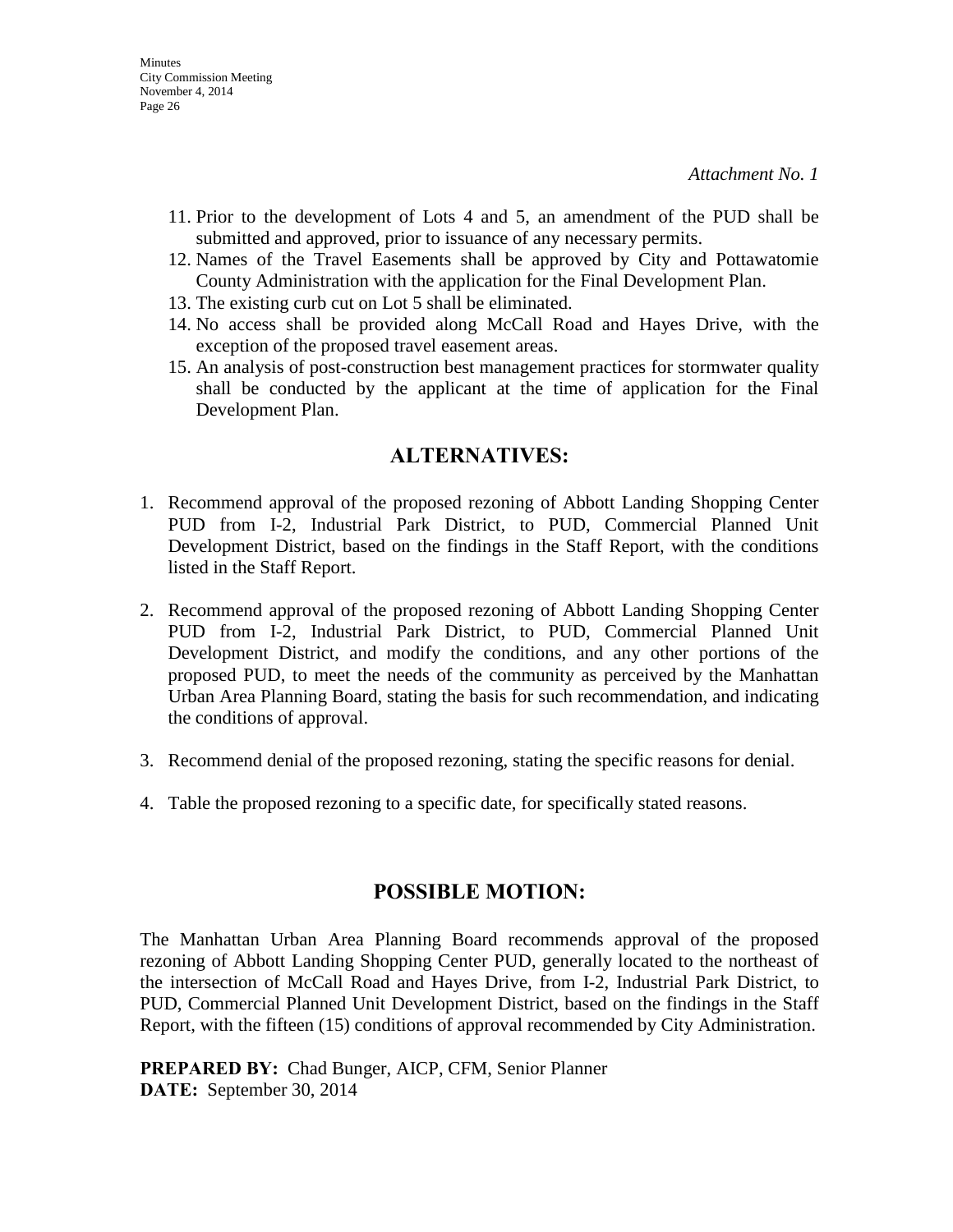#### **AMENDMENT OF A COMMERCIAL PLANNED UNIT DEVELOPMENT**

**APPLICANT:** Chip Corcoran, Renaissance Infrastructure Consulting on behalf of the owner.

**OWNER:** Project Manhattan, LLC.

**APPLICANT ADDRESS:** 1138 W. Cambridge Circle Drive, Kansas City, KS 66103

**OWNER ADDRESS:** 1707 N. Waterfront Parkway, Wichita, KS 67206.

**REQUEST:** Amend Ordinance No. 7005 and the Final Development Plan of Manhattan Crossing Planned Unit Development (PUD) to add a retail outbuilding which will be located in the southwest corner of the off-street parking lot to the east of the Frontage Road. Additional modifications include, but are not limited to, the existing retail building, the off-street parking lot, landscaping, signs, and other improvements. The amendment is in the form of a Final Development Plan.

**LEGAL DESRIPTION:** Lot 2, Manhattan Crossing Planned Unit Development, A Replat of Lot 1, Wal-Mart Addition Unit 2, City of Manhattan, Pottawatomie County, Kansas.

**LOCATION:** Generally located northeast of the intersection of Tuttle Creek Boulevard Frontage Road and Sarber Lane, at 606 Tuttle Creek Boulevard, and 620-632 Tuttle Creek Boulevard. Existing businesses on the site include Staples, Hobby Lobby, Hastings, Dollar Tree, H & R Block, Midland Medical, Chick-fil-A, and Tad's Tropical Sno.

**AREA:** 10.15 Acres.

**DATE OF NEIGHBORHOOD MEETING:** August 13, 2014.

**DATE OF PUBLIC NOTICE PUBLICATION:** Monday, September 15, 2014.

## **DATE OF PUBLIC HEARING: PLANNING BOARD:** Monday, October 6, 2014. **CITY COMMISSION:** Tuesday, October 21, 2014.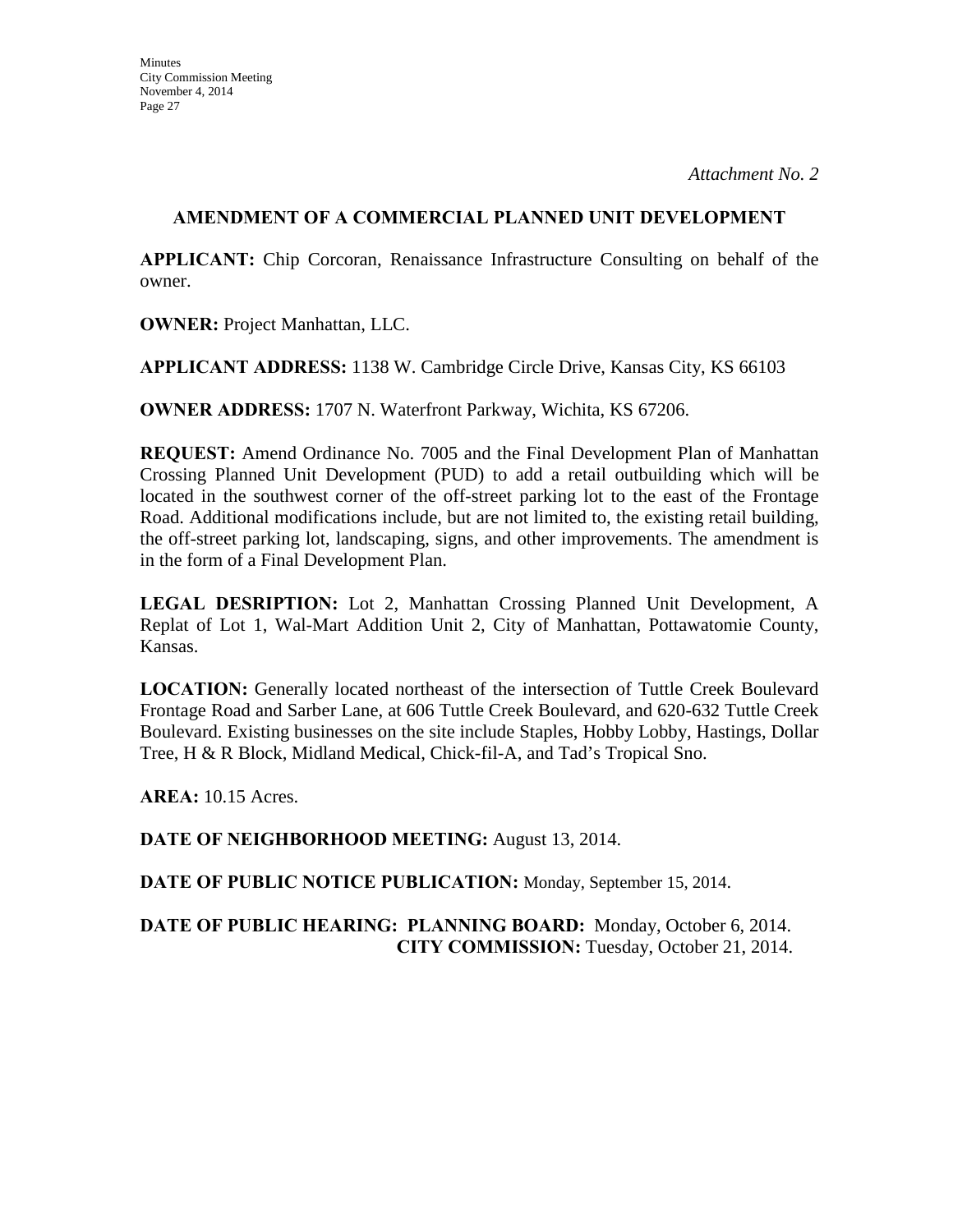## **EXISTING PUD**

### **Ordinance**

The existing PUD has been amended on a number of occasions for a variety of changes including signs and site plan modifications since the adoption of Ordinance No. 4630, on February 20, 1990, and thereafter (see Number 8 below **ZONING HISTORY AND LENGTH OF TIME VACANT AS ZONED)**. Ordinance No. 4993, adopted October 15, 1996, allowed the pole sign in the southwestern corner of the PUD. Ordinance No. 6146, adopted June 20, 2000, was associated with Wal-Mart and allowed outdoor seasonal sales in the off-street parking lot. Ordinance No. 6426, adopted August 17, 2004, allowed for the development of Tad's Tropical Sno in the southwest corner of the off-street parking lot. Ordinance No. 7005, adopted June 4, 2013, allowed for the addition of Drive-In Establishments as a Permitted Use in the PUD for the development of a Chick-fil-A restaurant located in the northwest part of the off-street parking lot with additional modifications to the site plan in the form of a Final Development Plan. In addition, the associated Final Development Plan renamed the Wal-Mart PUD to Manhattan Crossing PUD.

## **Permitted Uses**

All of the Permitted Uses of the C-2, Neighborhood Shopping District, plus tire and battery auto service center (see Ordinance No. 4630, condition 1) are allowed in the existing PUD. Drive-in establishments are allowed in the existing PUD after an amendment was approved in 2013 (see Ordinance No.7005).

# **PROPOSED AMENDMENT**

**PROPOSED USE AND BUILDING:** The proposed new multi-tenant retail building adjacent to the east side of Tuttle Creek Boulevard Frontage Road is a one-story building, approximately thirty-three (33) feet tall at its highest point, with total lot coverage of 7,500 square feet. Tad's Tropical Sno will be razed and replaced by the proposed building. Exterior materials are primarily EIFS, with prairie stone on the lower section of the façade and fabric awnings above the entrances and windows to the store fronts. Interior customer access is located on the north side of the building with the existing off-street parking serving the new retail customers and tenants. Approximately 15 to 20 part-time or fulltime employees are anticipated to be added with the proposed square footage.

The proposed multi-tenant building site location is at an elevation of approximately 1,006 feet. Due to the location in the 100 Year Flood Plain, the lowest enclosed floor must be at 1,009 feet or above. The proposed finished floor elevation is shown at 1,009.25 feet, and will require approximately 3 feet of fill to elevate the building.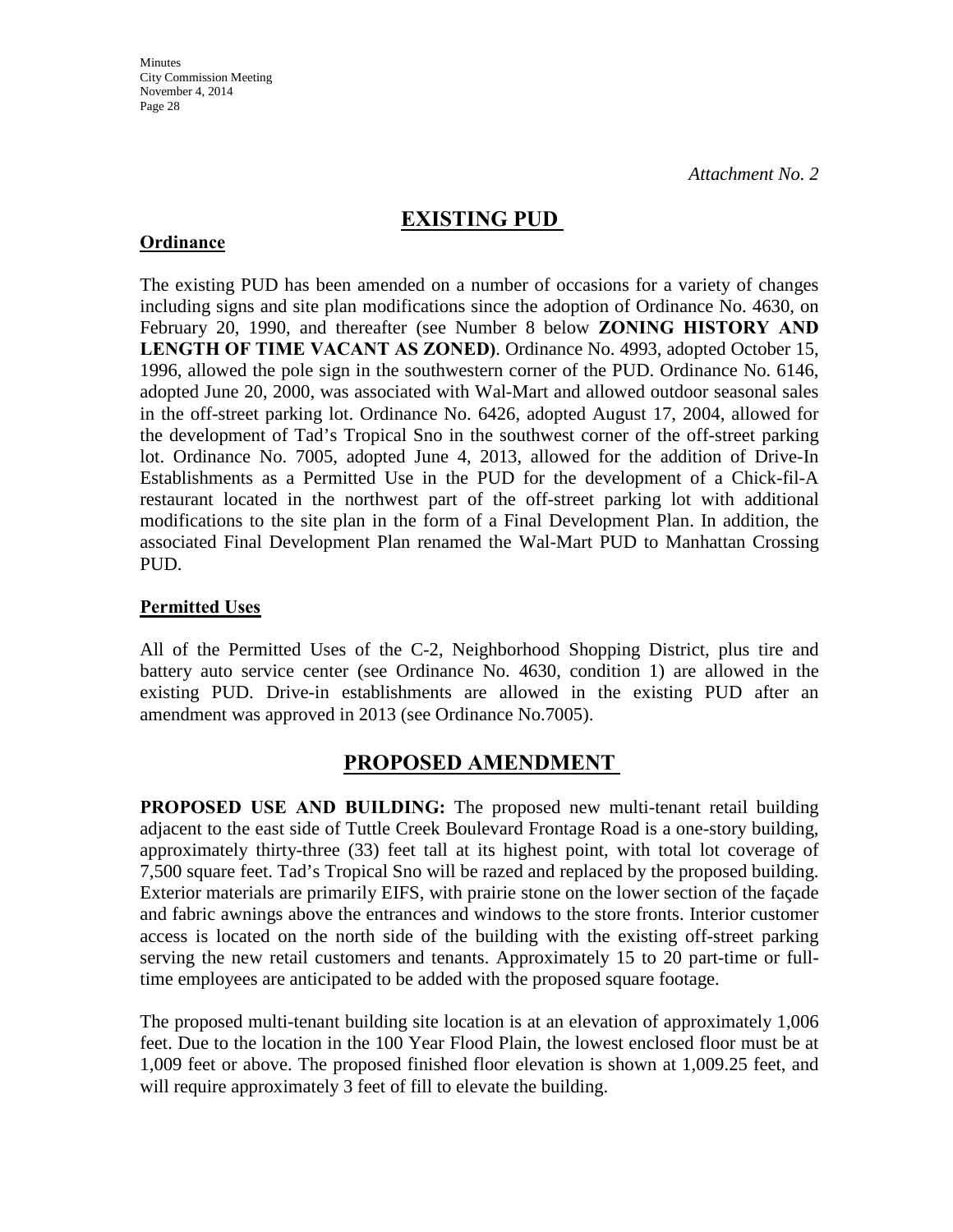**Minutes** City Commission Meeting November 4, 2014 Page 29

*Attachment No. 2* 

In addition to the proposed multi-tenant retail building, minor alterations are proposed to the existing retail center. Approximately 9,100 square feet of the existing main commercial building will be removed of the southern end in order to increase the functionality of the space. Improved access for deliveries and additional parking will result from the modifications.

**PROPOSED SIGNS:** Proposed signage for the new multi-tenant retail building are in the form of wall signs on the north, east, and west building façade elevations, ranging from approximately 95 square feet in area up to 176 square feet in area.

A new multi-tenant pylon sign is proposed to be located in the southwest corner of the subject property, measuring approximately 29 feet tall from the driveway grade. The proposed pylon sign is like-kind to the existing main entrance sign located along Frontage Road. The proposed sign includes halo internally illuminated letters identifying the name of the center and tenants. Overall sign dimensions are approximately 23 feet by 14 feet per side, or 322 square feet, with tenant letter spaces less than 3 feet in height by less than 14 feet in length. The sign will be in a landscaped base mounted on a 6 foot tall cottonwood stone base with matching stone accents on the west side of the sign (see elevations).

Exempt signs will be added to the allow for those types of signs described in Article VI, Section 6-104 (A)(1),(2),(4),(5), and (7); and, Section 6-104 (B)(2) and B(5) (attached). These signs generally include governmental flags, address numerals, directional signs, seasonal lights and decorations, real estate and construction signs, and political signs.

**PROPOSED LIGHTING:** Existing parking lot and building lights do not change. Illumination for the new multi-tenant retail building will consist of two (2) types of lighting. On the north, east and west side of the building, full cut-off wall mounted lighting is proposed to be located under the awnings. The south side of the building is proposed to include aluminum painted diffused lighting.

# **MATTERS TO BE CONSIDERED WHEN AMENDING A PLANNED UNIT DEVELOPMENT**

**1. WHETHER THE PROPOSED AMENDMENT IS CONSISTENT WITH THE INTENT AND PURPOSE OF THE APPROVED PUD, AND WILL PROMOTE THE EFFICIENT DEVELOPMENT AND PRESERVATION OF THE ENTIRE PUD:** The proposed amendment is consistent with the intent and purpose of the approved Planned Unit Development. The PUD was amended recently to allow a drive-in restaurant in an outbuilding located in the northwest part of the site. Previously, the PUD was amended to allow an outbuilding in the southwest part of the site for a restaurant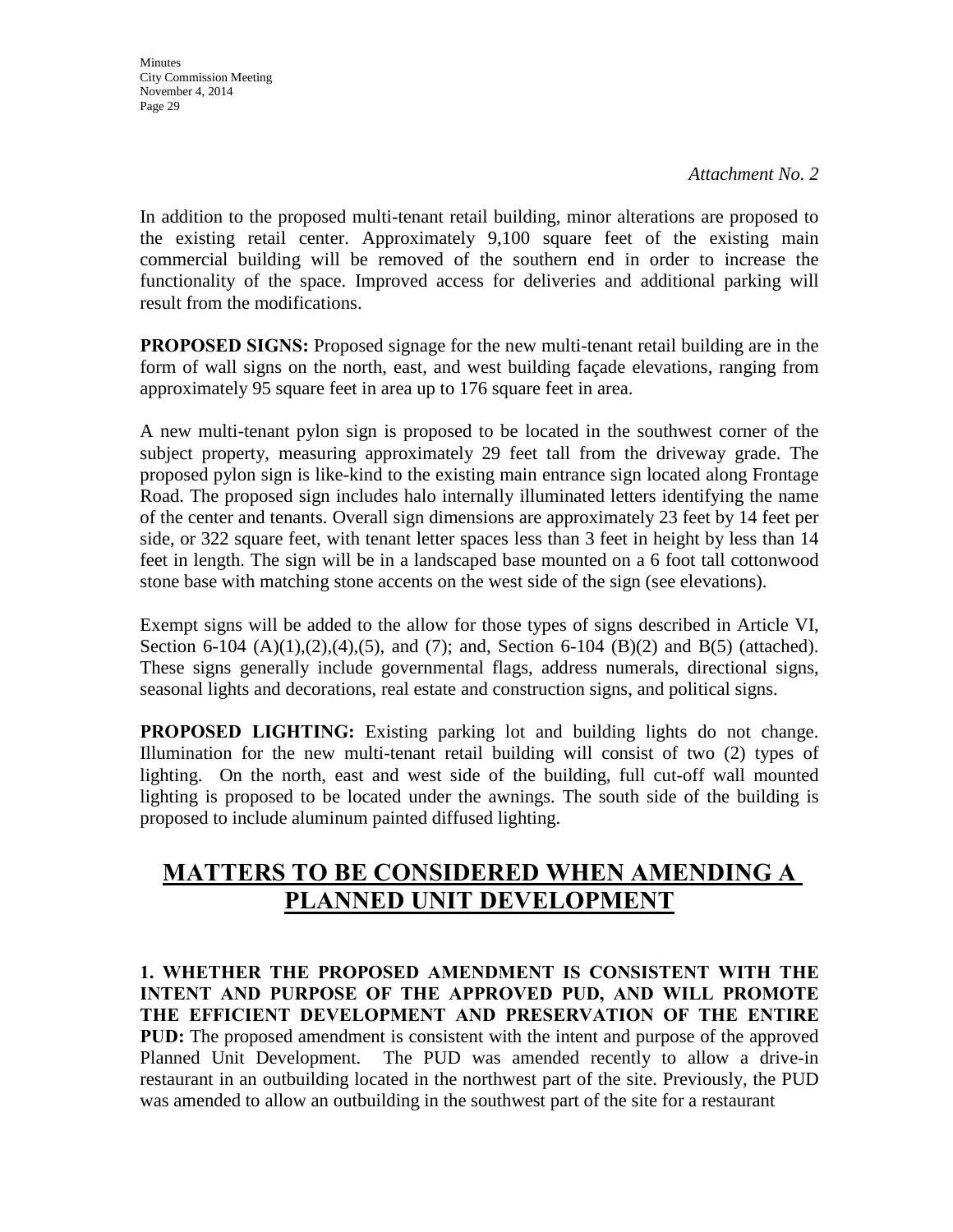**Minutes** City Commission Meeting November 4, 2014 Page 30

*Attachment No. 2* 

without a drive-in window, Tads Tropical Sno. The proposed multi-tenant retail building is proposed to be sited in the same general location as the existing outbuilding in the southwest corner of the site. The amendment reflects an efficient development pattern consistent with the intent and purpose of the PUD, which is for uses allowed in the C-2 District.

The applicant states, in part, "the amendment is necessary because the Final Plan did not envision outbuildings on outlots. Condition No. 1, Ordinance No. 4630, dated February 20, 1990, indicates that all permitted uses of C-2, Neighborhood Shopping District are proposed as a permitted use in the PUD. The proposed amendment provides for additional retail opportunities and customers within the PUD and does not adversely impact the existing development within the PUD."

**2. WHETHER THE PROPOSED AMENDMENT IS MADE NECESSARY BECAUSE OF CHANGED OR CHANGING CONDITIONS IN OR AROUND THE PUD, AND THE NATURE OF SUCH CONDITIONS:** The applicant indicates that the amendments are necessary because, "The existing PUD provides an opportunity for a new business to be located on site, supporting the overall use, efficiency and viability of the shopping center. Additionally, outbuildings are common in large shopping centers and would otherwise be allowed if the site were not a PUD and was zoned C-2 District, for example."

**3. WHETHER THE PROPOSED AMENDMENT WILL RESULT IN A RELATIVE GAIN TO THE PUBLIC HEALTH, SAFETY, CONVENIENCE OR GENERAL WELFARE, AND IS NOT GRANTED SOLELY TO CONFER A SPECIAL BENEFIT UPON ANY PERSON:** A relative gain to the public should result from the addition of a five (5) foot concrete sidewalk proposed to be located on the south side of the site along Sarber Lane. Currently there is no pedestrian connection along Sarber Lane and the sidewalk addition will help with the overall pedestrian connectivity between developments.

# **ADDITIONAL MATTERS TO BE CONSIDERED WHEN AMENDING A PLANNED UNIT DEVELOPMENT**

**1. LANDSCAPING:** A revised landscaping plan for the overall PUD was added with the amendment approved in 2013. Additional landscaping is proposed around the new multitenant building, which is described on the Final Development Plan drawings and plans.

Irrigation consists of underground sprinklers. Landscaping is maintained by the property owner.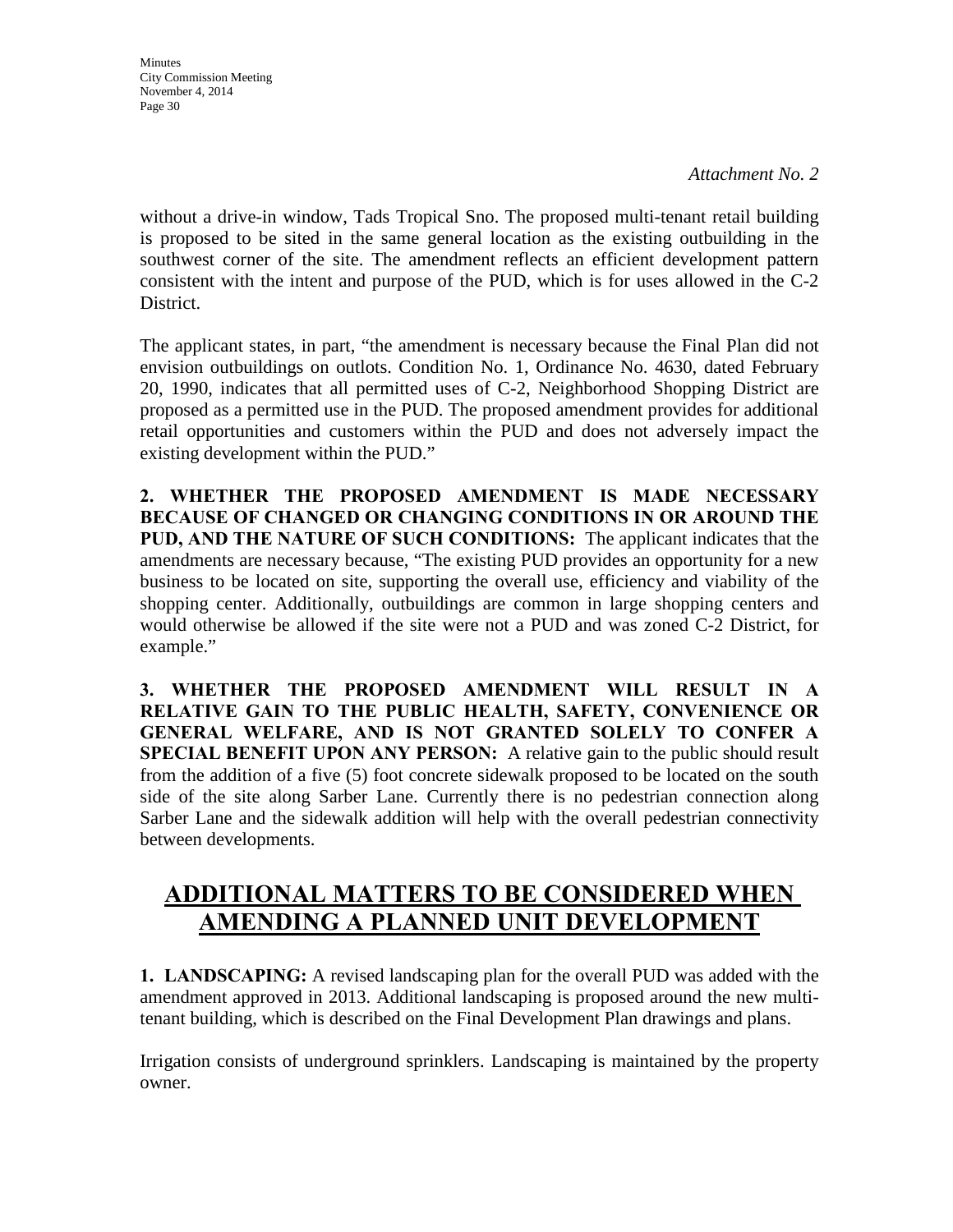**2. SCREENING:** Trash containers for the new multi-tenant building will be screened by an eight (8) foot prairie stone wall enclosure and metal gate painted to match the building façade, as described on the Final Development Plan drawings and plans.

**3. DRAINAGE:** The site currently drains to the southwest corner of the parking lot. The proposed design of the new building will alter the existing drainage pattern in the parking lot, as approximately 3 feet of fill is needed in order for the lowest enclosed floor to be at or above the required elevation of 1,009 feet. Two (2) curb inlets and a junction box are being proposed with the outbuilding addition in order to compensate for the alteration to the existing drainage pattern. The site will drain into the area inlets and then to Sarber Lane, where it will be collected by the public stormwater system.

In 2013, AMEC Engineering was retained by Renaissance Infrastructure Consultants to analyze the floodplain impact associated with the development of the Chick-fil-A Restaurant. The results found that the development would not change the mapped static water surface elevation of 1008 feet. City Staff reviewed and accepted the results of that 2013 report for the past development and it was determined that additional drainage studies are not required for the new proposed multi-tenant building.

## **4. CIRCULATION**:

Public Access. The current internal circulation plan provides for safe, convenient and efficient movement of goods, motorists, bicyclists, and pedestrians, and reduces conflicts between motorists and pedestrians. A sidewalk exists along the Tuttle Creek Boulevard Frontage Road, providing access for pedestrians and bicyclists. A five (5) foot sidewalk and retaining wall is proposed along Sarber Lane to accommodate pedestrian access for the new multi-tenant building and existing businesses within the PUD.

Existing access to the subject site is from three (3) abutting streets and associated curb cuts: A total of three (3) curb cuts along the Tuttle Creek Boulevard Frontage Road; Two (2) curb cuts off Sarber Lane; and, One (1) curb cut off Hayes Drive. Proposed modifications to the southern curb cut along Tuttle Creek Boulevard Frontage Road redirects ingress and egress to the north, in order to accommodate for grading associated with the new multi-tenant building. Minor modifications to the parking layout are proposed, as described on the Final Development Plan drawings and plans. No other changes to existing access are proposed along any other abutting street. Additional traffic studies are not required for the proposed multi-tenant building

Traffic. In 2012, a Traffic Impact Analysis was prepared by the applicant's consultant, Renaissance Infrastructure Consulting and accepted by the City Engineer. Recent site improvements have been made that were associated with the amendment to the PUD for the development of a Chick-fil-A Restaurant. These improvements include closing the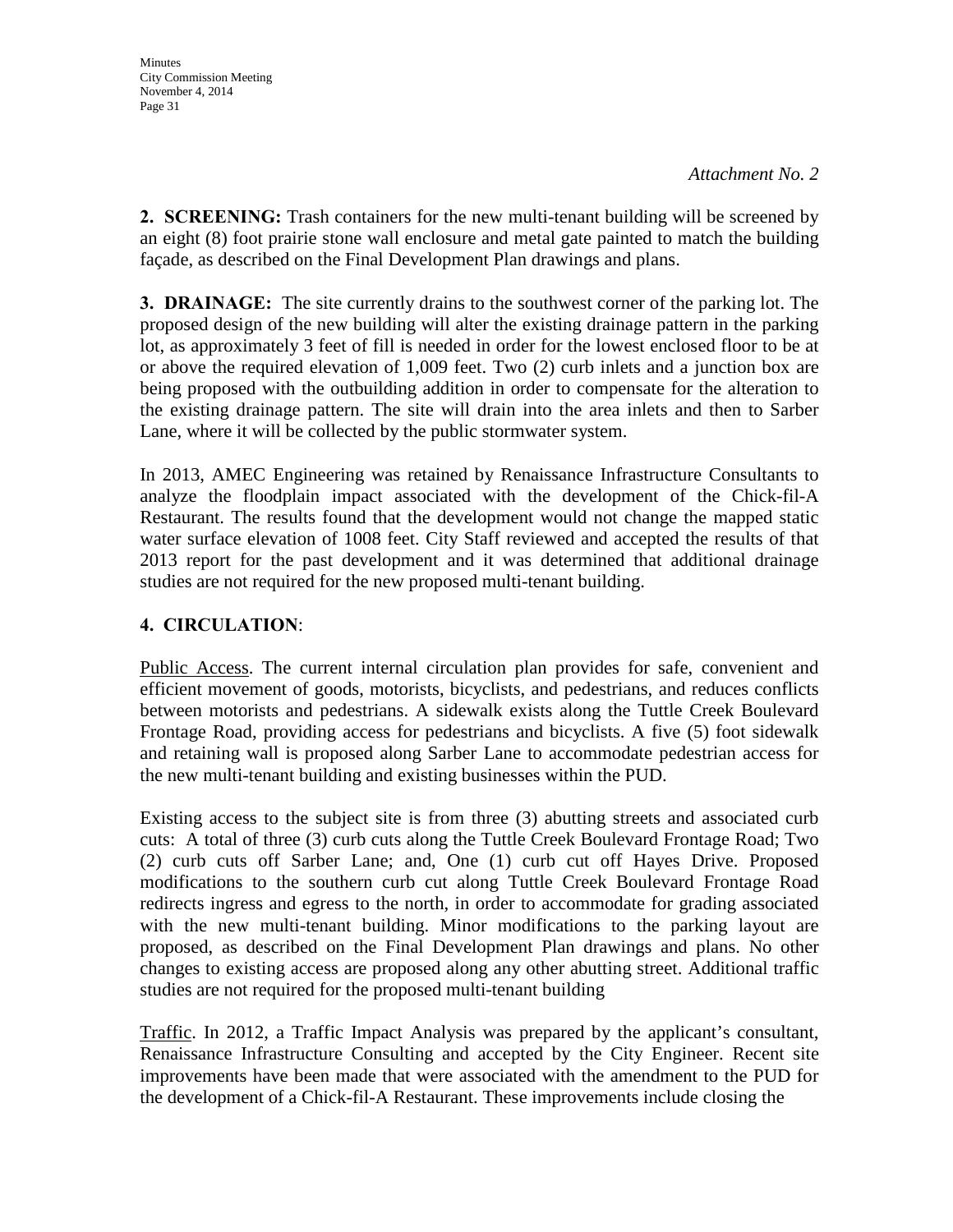**Minutes** City Commission Meeting November 4, 2014 Page 32

northwestern two-way curb cuts along the Tuttle Creek Boulevard Frontage Road and modification to internal circulation. Additional traffic studies are not required for the proposed multi-tenant building.

Off-Street Parking. The Manhattan Zoning Regulations require at least 5.5 off-street parking spaces per 1,000 square feet of floor area. Gross floor area of the existing shopping center is noted on Sheet 1 of 4 at 142,946 square feet including the proposed multi-tenant building. The Manhattan Zoning Regulations allow computation of floor area for determining off-street parking requirements to deduct space devoted to storage, hallways, stairwells, elevators, bathrooms or mechanical rooms from the gross floor area. Commercial spaces vary as occupants change; consequently net floor area can change dependent on the occupancy. The net floor area of the proposed multi-tenant building is 117,454 square feet.

The proposed site plan, Sheet 1 of 4, shows 540 proposed off-street parking spaces. The existing condition site plan, Sheet 2 of 4, shows 558 off-street parking spaces with a net loss of 18 off-street parking spaces based on proposed and existing conditions. Based on the existing net floor area, 646 (645.99) off-street parking spaces would be required (117,454/1,000 x 5.5), or 106 more spaces than currently exists. This is a proposed ratio of 4.6 parking spaces per 1,000 square feet of net floor area. If the off-street parking demand was calculated by utilizing the proposed gross square footage of 142,946, a ratio of 3.8 (3.78) parking spaces per 1,000 square feet of floor area would be produced. This proportion is similar to the existing off-street parking ratio of 3.8 parking spaces per 1,000 square feet of floor area for the PUD.

**5. OPEN SPACE/LANDSCAPED AND COMMON AREA:** There is no common area other than the shared off-street parking lot. Landscaped space is primarily perimeter space along abutting streets and internal landscape islands.

**6. CHARACTER OF THE NEIGHBORHOOD:** The neighborhood is characterized as a commercial/industrial area, with commercial retail and service/commercial activities dominating the area to the south and north of the site between Hayes Drive and the Frontage Road and industrial and commercial services to the east of Hayes Drive. The area to the west of the site is a major street corridor.

# **MATTERS TO BE CONSIDERED WHEN REZONING**

**1. EXISTING USE:** The existing use is a commercial shopping center with buildings located on the eastern side of the property, one drive-thru establishment generally located in the northwest corner of the site, one out building generally in the southwest corner of the site, and off-street parking on the western side of the site. Historically, the site was the location of a Wal-Mart store, which was replaced by a Super Wal-Mart to the north of the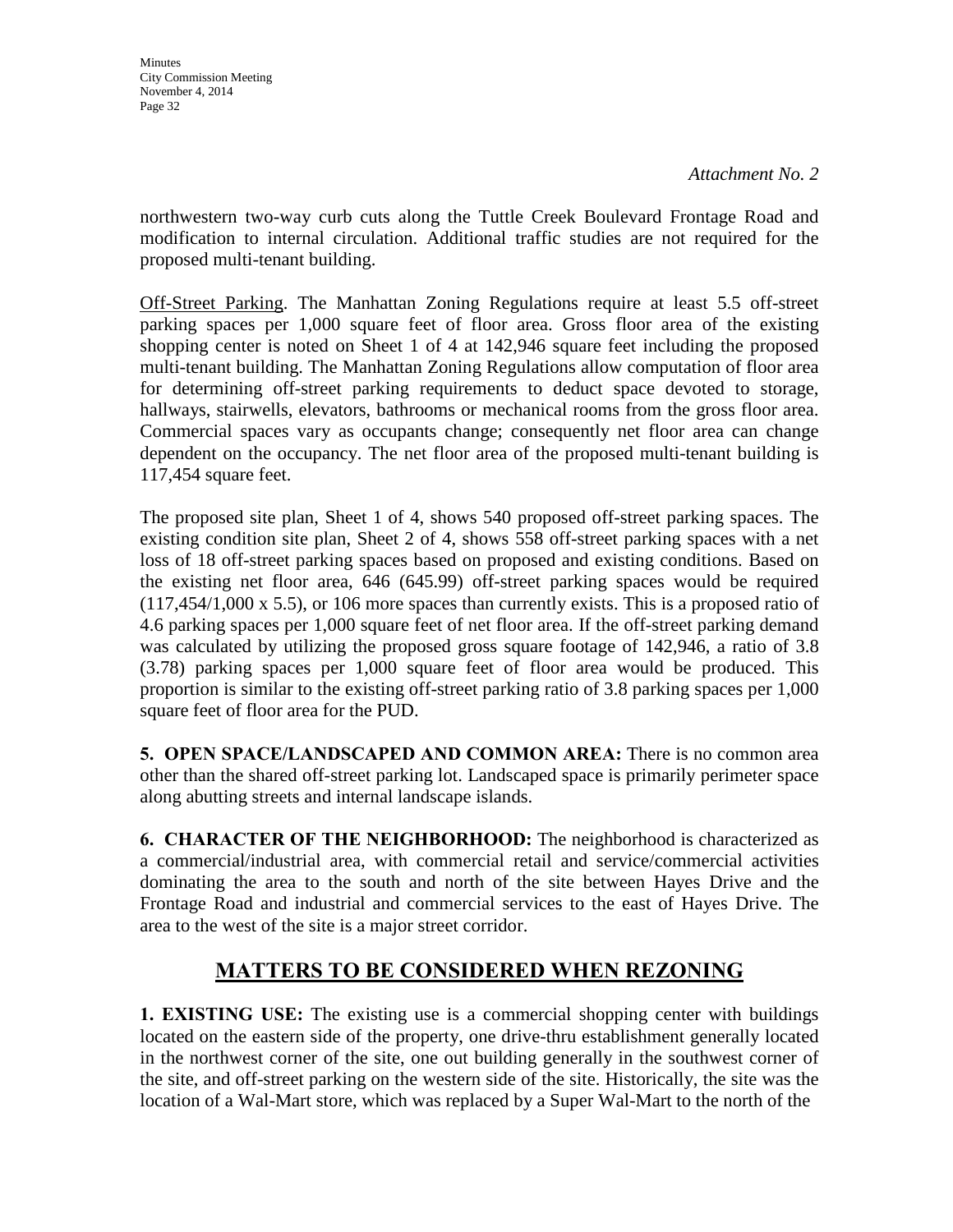subject site; and Dillon's grocery store, which was replaced by a Dillon's grocery store to the south of the subject site. The PUD is currently occupied by a range of commercial retail and service commercial uses.

**2. PHYSICAL AND ENVIRONMENTAL CHARACTERISTICS:** The site is generally flat with slopes to the west/southwest and is a developed commercial site consisting primarily with roof and asphalt paving and perimeter landscaping and landscape islands.

Currently, Lots 1 and 2 of Manhattan Crossing Planned Unit Development are in the 100 Year (1%) Flood Plain (Flood Insurance Rate Map FIRM) Number 20161C0366E, effective date November 19, 2003, Zone AH, flood depths of 1 to 3 feet usually from ponding. The Base Flood Elevation (BFE) is 1008 National Geodetic Vertical datum (NGVD) feet. The proposed preliminary FIRM modifies the 1% zone to AE, Base Flood Elevations determined. The map change reduces the amount of area of Lot 2 that is affected by the 1% Flood, to an area west of the existing commercial buildings extending out to the frontage road; which includes the area of the proposed multi-tenant building. The proposed BFE for the site is 1008 feet.

## **3. SURROUNDING LAND USE AND ZONING:**

**(a.) NORTH:** Commercial strip center and Super Wal-Mart; PUD.

**(b.) SOUTH:** Sarber Lane, hotel, grocery store, restaurants, and other service commercial uses; C-5, Highway Service Commercial District**.** 

**(c.) EAST:** Hayes Drive, auto related service commercial, vacant K-Mart building; C-5, and PUD.

**(d.) WEST:** K-177 Tuttle Creek Boulevard and frontage road, Manhattan Marketplace; C-5, and PUD.

### **4. GENERAL NEIGHBORHOOD CHARACTER:** See No. 6 above, **CHARACTER OF THE NEIGHBORHOOD**.

**5. SUITABILITY OF SITE FOR USES UNDER CURRENT ZONING:** The PUD is zoned and suitable for the existing uses, all of which are a Permitted Use in the C-2 District.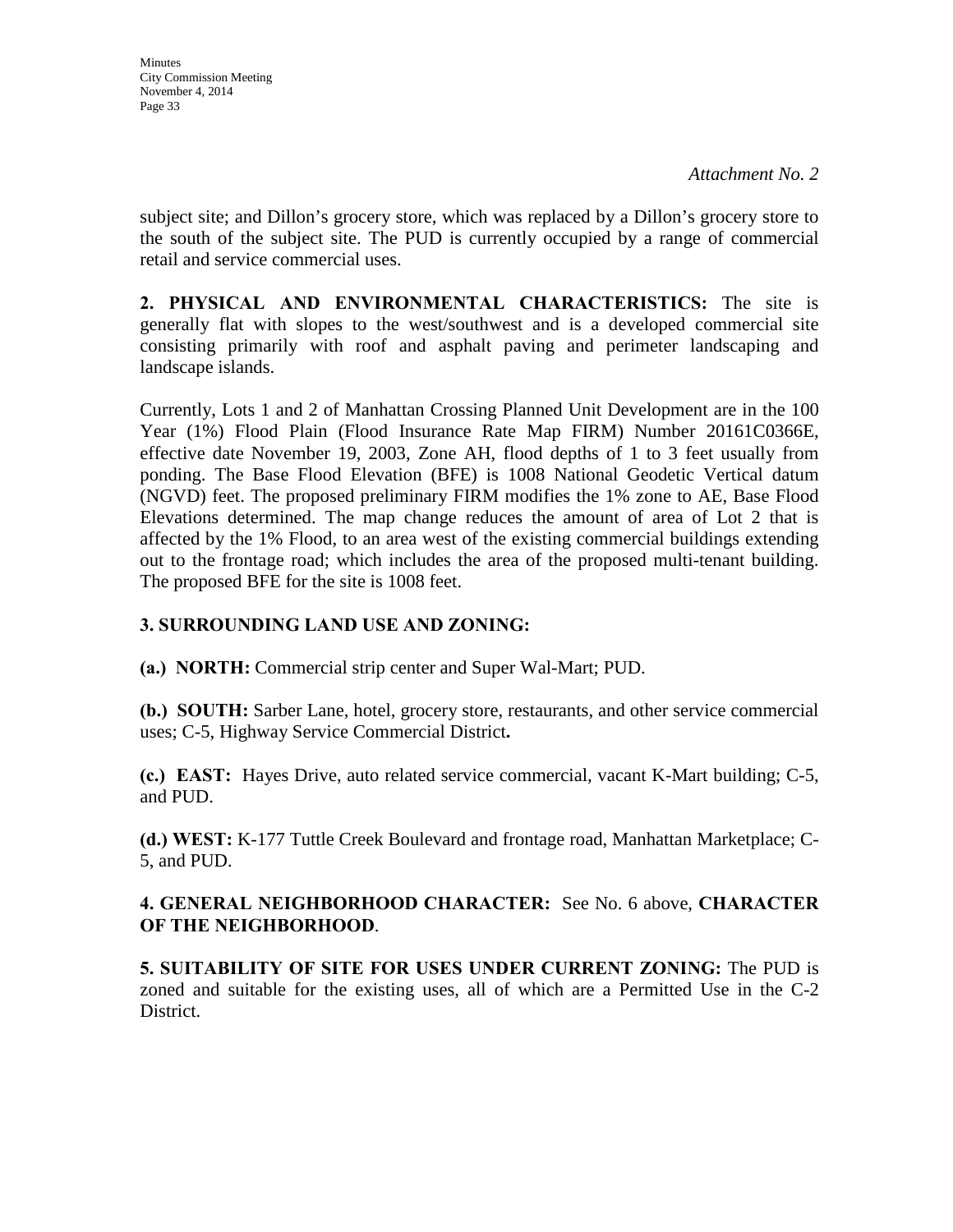**Minutes** City Commission Meeting November 4, 2014 Page 34

**6. COMPATIBILITY OF PROPOSED DISTRICT WITH NEARBY PROPERTIES AND EXTENT TO WHICH IT MAY HAVE DETRIMENTAL AFFECTS:** The proposed amendment is compatible with nearby properties because the PUD is in a highway service commercial environment accessed from three (3) streets. The surrounding area is zoned to serve the motoring public in a manner consistent with higher traffic volumes. Some added light and minimal noise is expected with the additional multi-tenant retail building. The proposed amendments are no different than those in the service commercial character of the area.

**7. CONFORMANCE WITH COMPREHENSIVE PLAN:** The site is designated as CC, Community Commercial, a designation intended to provide for a mix of retail and commercial services in a concentrated and unified setting. Applicable CC policies *(in italics)* of the Comprehensive Plan include:

#### *CC 1: Characteristics*

*Community Commercial Centers provide a mix of retail and commercial services in a concentrated and unified setting that serves the local community and may also provide a limited draw for the surrounding region. These centers are typically anchored by a larger national chain, between 120,000 and 250,000 square feet, which may provide sales of a variety of general merchandise, grocery, apparel, appliances, hardware, lumber, and other household goods. Centers may also be anchored by smaller uses, such as a grocery store, and may include a variety of smaller, complementary uses, such as restaurants, specialty stores (such as books, furniture, computers, audio, office supplies, or clothing stores), professional offices and health services. The concentrated, unified design of a community commercial center allows it to meet a variety of community needs in a "onestop shop" setting, minimizing the need for multiple vehicle trips to various commercial areas around the community. Although some single use highway-oriented commercial activities will continue to occur in some areas, this pattern of development is generally not encouraged.* 

#### *CC 2: Location*

*Community Commercial Centers should be located at the intersection of one or more major arterial streets. They may be located adjacent to urban residential neighborhoods and may occur along major highway corridors as existing uses become obsolete and are phased out and redeveloped over time. Large footprint retail buildings (often known as "big-box" stores) shall only be permitted in areas of the City where adequate access and services can be provided.* 

*CC 3: Size Typically require a site of between 10 and 30 acres.*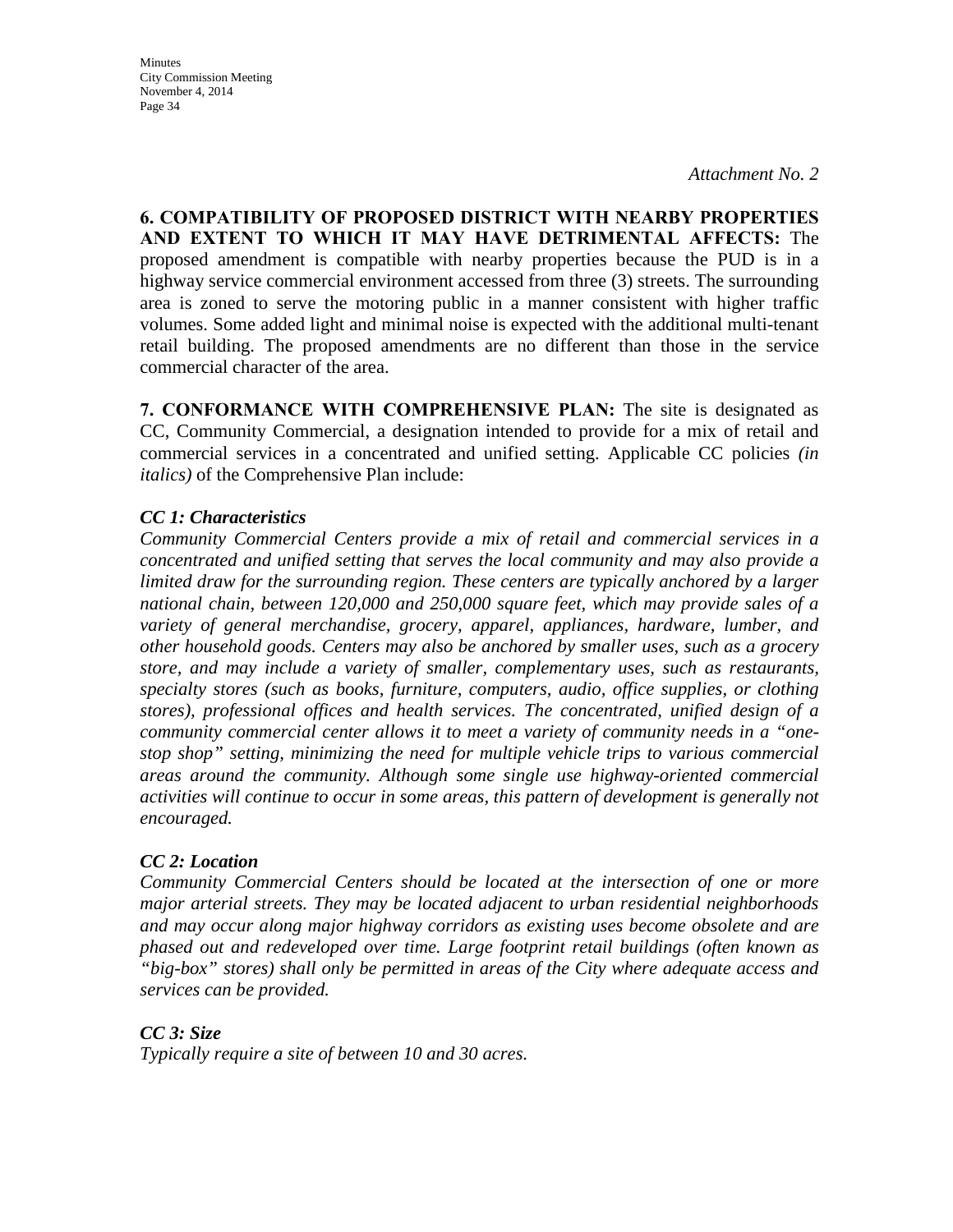## *CC 4: Unified Site Design*

*A unified site layout and design character (buildings, landscaping, signage, pedestrian and vehicular circulation) shall be required and established for the center to guide current and future phases of development. Building and site design should be used to create visual interest and establish a more pedestrian-oriented scale for the center and between out lots.* 

## *CC 5: Architectural Character*

*Community Commercial Centers shall be required to meet a basic level of architectural detailing, compatibility of scale with surrounding areas, pedestrian and bicycle access, and mitigation of negative visual impacts such as large building walls, parking areas, and service and loading areas. While these requirements apply to all community commercial*  development, they are particularly important to consider for larger footprint retail *buildings, or "big box" stores. A basic level of architectural detailing shall include, but not be limited to, the following:* 

- *Façade and exterior wall plane projections or recesses;*
- *Arcades, display windows, entry areas, awnings, or other features along facades facing public streets;*
- *Building facades with a variety of detail features (materials, colors, and patterns); and*
- *High quality building materials.*

## *CC 6: Organization of Uses*

*Community commercial services should be concentrated and contained within planned activity centers, or nodes, throughout the community. Within each activity center or node, complementary uses should be clustered within walking distance of each other to facilitate efficient, "one-stop shopping", and minimize the need to drive between multiple areas of the center. Large footprint retail buildings, or "big-box" stores should be incorporated as part of an activity center or node along with complementary uses. Isolated single store developments are strongly discouraged.* 

### *CC 7: Parking Design and Layout*

*Uninterrupted expanses of parking should be avoided. Parking areas should be broken into smaller blocks divided by landscaping and pedestrian walkways. Parking areas should be distributed between the front and sides of buildings, or front and rear, rather than solely in front of buildings to the extent possible.* 

### *CC 8: Circulation and Access*

*Clear, direct pedestrian connections should be provided through parking areas to building entrances and to surrounding neighborhoods or streets. Integrate main entrances or driveways with the surrounding street network to provide clear connections between uses for vehicles, pedestrians, and bicycles.*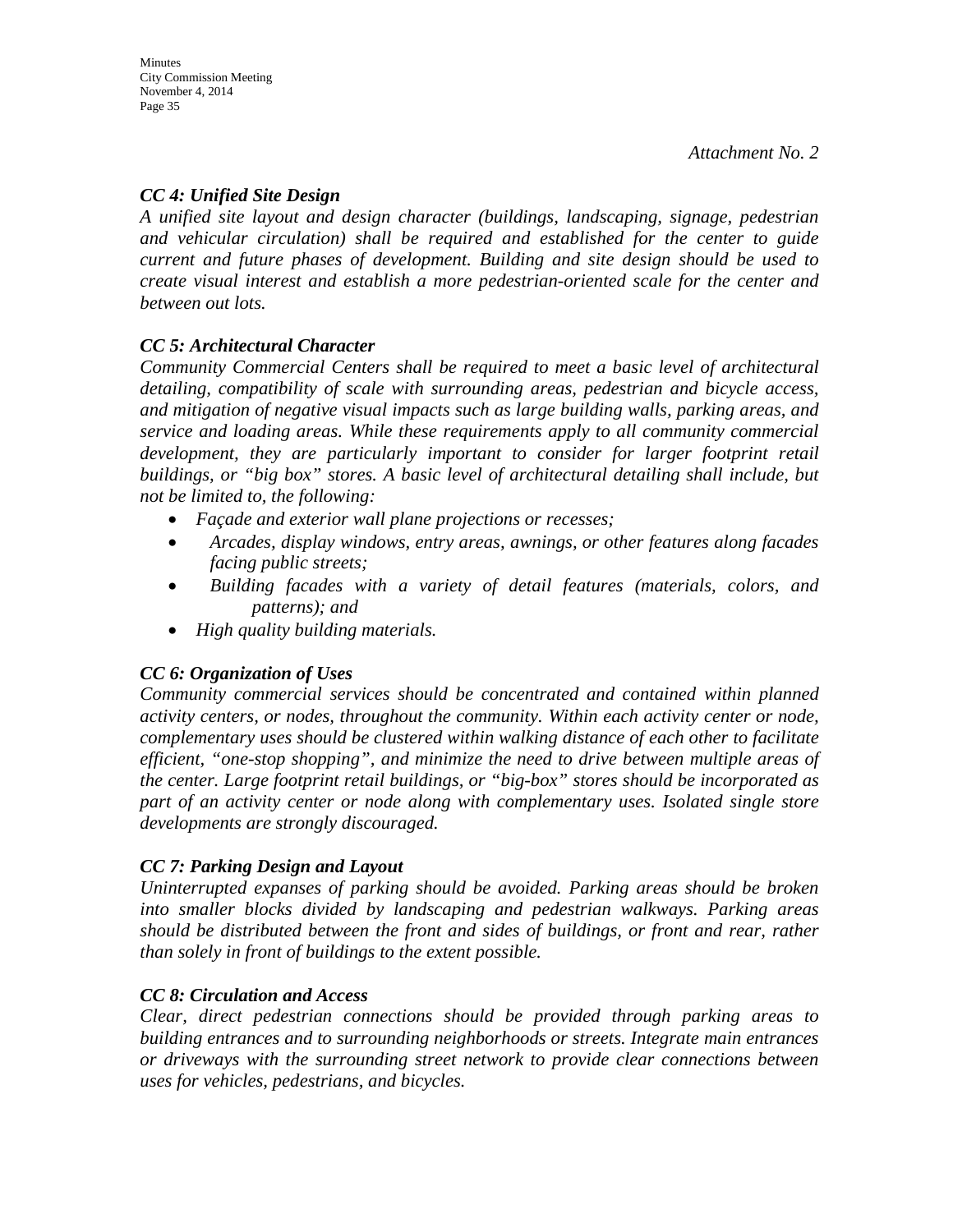The existing PUD and proposed amendment conform to the Comprehensive Plan.

## **8. ZONING HISTORY AND LENGTH OF TIME VACANT AS ZONED:**

| 1969          | Annexation/Zoned C-5, Service Commercial District and I-2, Industrial<br>Park District                                                                                                                                                                                                                                                                                                  |
|---------------|-----------------------------------------------------------------------------------------------------------------------------------------------------------------------------------------------------------------------------------------------------------------------------------------------------------------------------------------------------------------------------------------|
| 1971          | Original Wal-Mart PUD established                                                                                                                                                                                                                                                                                                                                                       |
| 1982          | Planning Board approved Final Plat, Wal-Mart Addition                                                                                                                                                                                                                                                                                                                                   |
| 1990          | Major expansion of Wal-Mart and establishment of new revised Wal-<br>Mart Planned Unit Development (Ordinance No. 4630)                                                                                                                                                                                                                                                                 |
| 1991          | Planning Board approved Wal-Mart Add., Unit 2 (As-built replat)                                                                                                                                                                                                                                                                                                                         |
| 1993          | Amend Wal-Mart PUD signage plan (Ord. No. 4828)                                                                                                                                                                                                                                                                                                                                         |
| 1996          | Amend Wal-Mart PUD signage plan (Ord. No. 4993)                                                                                                                                                                                                                                                                                                                                         |
| July 7, 1997  | Planning Board recommends approval of building expansion for a<br><b>Staples Office Store</b>                                                                                                                                                                                                                                                                                           |
| Aug. 19, 1997 | City Commission approves Ord. No. 5054 expansion for Staples                                                                                                                                                                                                                                                                                                                            |
| June 5, 2000  | Planning Board recommends approval of an increase of outdoor storage<br>for seasonal sales of landscape materials and a reduction of the required<br>number of parking spaces during the 4 month display period.                                                                                                                                                                        |
| June 20, 2000 | City Commission approves first reading of the amendment to increase<br>of outdoor storage for seasonal sales of landscape materials and a<br>reduction of the required number of parking spaces during the 4 month<br>display period.                                                                                                                                                   |
| July 11, 2000 | City Commission approves Ordinance No. 6146.                                                                                                                                                                                                                                                                                                                                            |
| July 19, 2004 | Planning Board recommends approval of an amendment to allow<br>"Tad's Tropical Sno" outbuilding in the southern part of the parking<br>lot.                                                                                                                                                                                                                                             |
| Aug. 3, 2004  | City Commission approves first reading of amendment for Tad's<br>Tropical Sno.                                                                                                                                                                                                                                                                                                          |
| Aug. 17, 2004 | City Commission approves Ordinance No. 6426 amendment for Tad's<br>Tropical Sno.                                                                                                                                                                                                                                                                                                        |
| May 6, 2013   | Manhattan Urban Area Planning Board holds public hearing and<br>recommends approval (6-0) to amend the Wal-Mart Planned Unit<br>Development and approve the Final Development Plan of Manhattan<br>Crossing PUD, based on the findings in the revised Staff Report, with<br>the five conditions of approval, as modified and recommended by the<br>Manhattan Urban Area Planning Board. |
| May 21, 2013  | City Commission approves first reading of an ordinance amending the<br>Wal-Mart Planned Unit Development and approval of the Final<br>Development Plan of Manhattan Crossing PUD.                                                                                                                                                                                                       |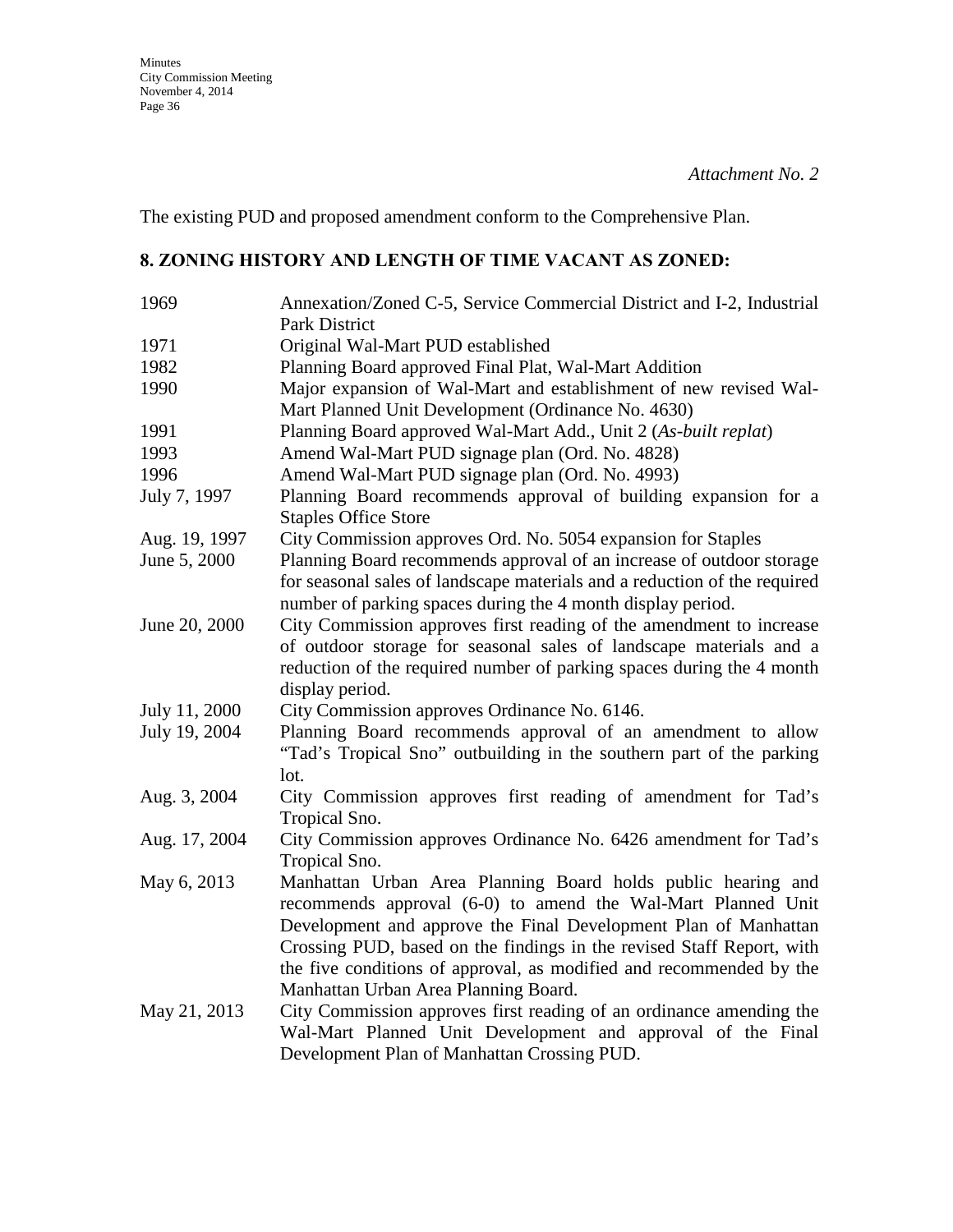- June 4, 2013 City Commission approves Ordinance No. 7005 amending the Wal-Mart Planned Unit Development and approving the Final Development Plan of Manhattan Crossing PUD, generally located northeast of the intersection of Tuttle Creek Boulevard Frontage Road and Sarber Lane, based on the findings in the revised Staff Report, with the five conditions of approval. Feb. 20, 2014 Manhattan Urban Area Planning Board approves Final Plat of Manhattan Crossing Planned Unit Development.
- March 25, 2014 City Commission accepts easements and rights-of-way as shown on the Final Plat of Manhattan Crossing Planned Unit Development.

**9. CONSISTENCY WITH INTENT AND PURPOSE OF THE ZONING ORDINANCE:** The intent and purpose of the Zoning Regulations is to protect the public health, safety, and general welfare; regulate the use of land and buildings within zoning districts to assure compatibility; and to protect property values.

The PUD Regulations are intended to provide a maximum choice of living environments by allowing a variety of housing and building types; a more efficient land use than is generally achieved through conventional development; a development pattern that is in harmony with land use density, transportation facilities and community facilities; and a development plan which addresses specific needs and unique conditions of the site which may require changes in bulk regulations or layout. The proposed amendments are consistent with the intent and purposes of the Zoning Regulations, and the intent of the PUD Regulations.

**10. RELATIVE GAIN TO THE PUBLIC HEALTH, SAFETY AND WELFARE THAT DENIAL OF THE REQUEST WOULD ACCOMPLISH, COMPARED WITH THE HARDSHIP IMPOSED UPON THE APPLICANT:** There appears to be no adverse affects on the public and no relative gain would be accomplished by denial. Denial of the amendment would be a hardship on the owner because no adverse effects on the public are expected.

**11. ADEQUACY OF PUBLIC FACILITIES AND SERVICES:** Adequate public sewer and water are available to serve the business.

**12. OTHER APPLICABLE FACTORS:** There are no other applicable factors.

**13. STAFF COMMENTS:** City Administration recommends approval of the proposed amendment of the Manhattan Crossing Planned Unit Development, and approval of the Final Development Plan of Manhattan Crossing, subject to the following conditions of approval: